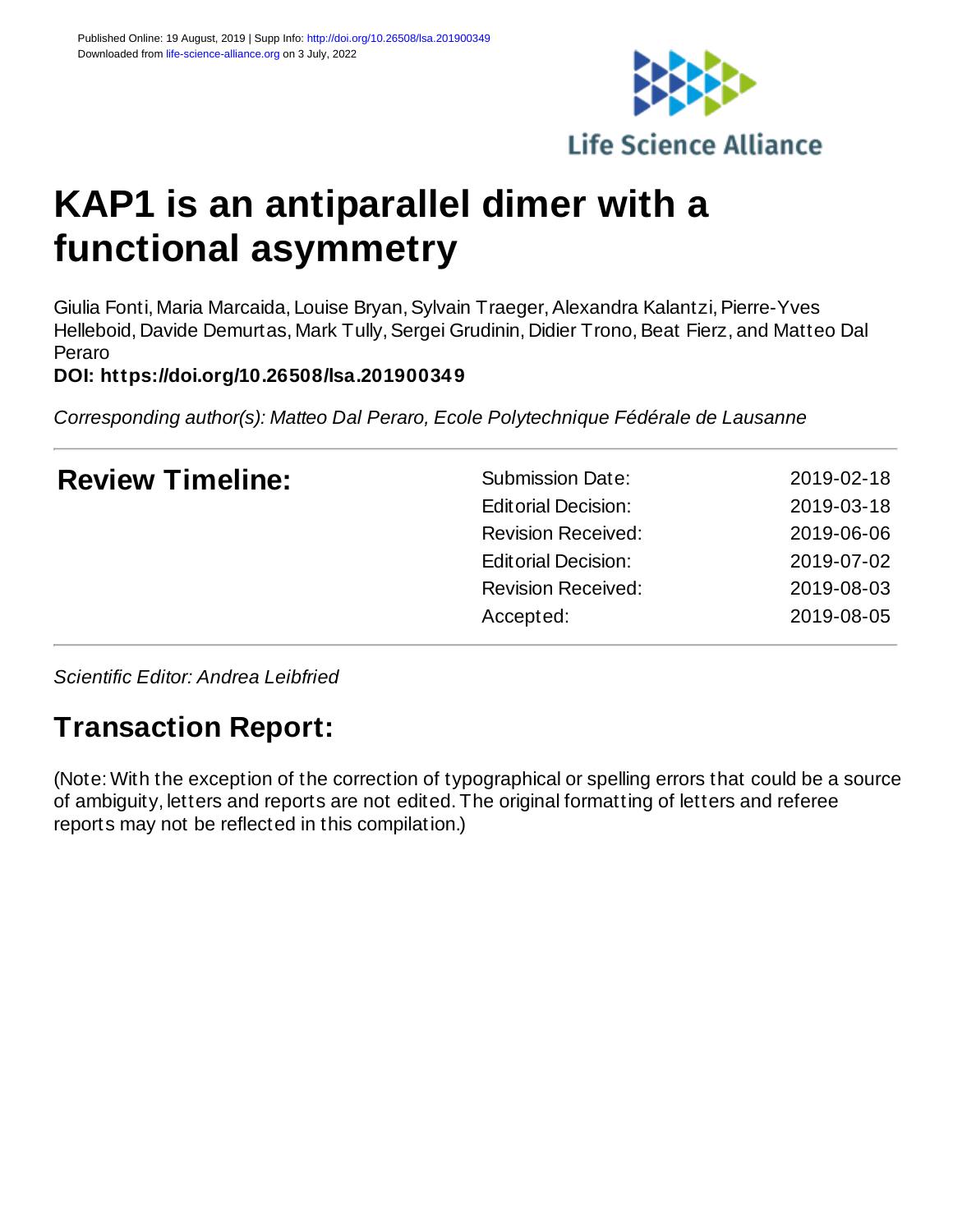# 1st Editorial Decision March 18, 2019

March 18, 2019

Re: Life Science Alliance manuscript #LSA-2019-00349-T

Matteo Dal Peraro Ecole Polytechnique Fédérale de Lausanne School of Life Sciences, Institute of Bioengineering EPFL SV IBI LBM, AI1145, station 15 AAB 045 CH 1015, Lausanne **Switzerland** 

Dear Dr. Dal Peraro,

Thank you for submitting your manuscript entitled "KAP1 is an antiparallel dimer with a natively functional asymmetry" to Life Science Alliance. The manuscript was assessed by expert reviewers, whose comments are appended to this letter.

As you will see, the reviewers appreciate your work but think that more support for your conclusions is needed. They provide constructive input on how to provide such support, and we would thus like to invite you to provide a revised version of your work, addressing the individual criticisms raised by the reviewers. Further reaching insight is not needed, but as you will see, better support for the proposed asymmetry and stoichiometry is required (reviewer #1 and #2). The suggestions for improvements made by the technical reviewer #3 should get addressed, too.

To upload the revised version of your manuscript, please log in to your account:

https://lsa.msubmit.net/cgi-bin/main.plex

You will be guided to complete the submission of your revised manuscript and to fill in all necessary information.

We would be happy to discuss the individual revision points further with you should this be helpful.

While you are revising your manuscript, please also attend to the below editorial points to help expedite the publication of your manuscript. Please direct any editorial questions to the journal office.

The typical timeframe for revisions is three months. Please note that papers are generally considered through only one revision cycle, so strong support from the referees on the revised version is needed for acceptance.

When submitting the revision, please include a letter addressing the reviewers' comments point by point.

We hope that the comments below will prove constructive as your work progresses.

Thank you for this interesting contribution to Life Science Alliance. We are looking forward to receiving your revised manuscript.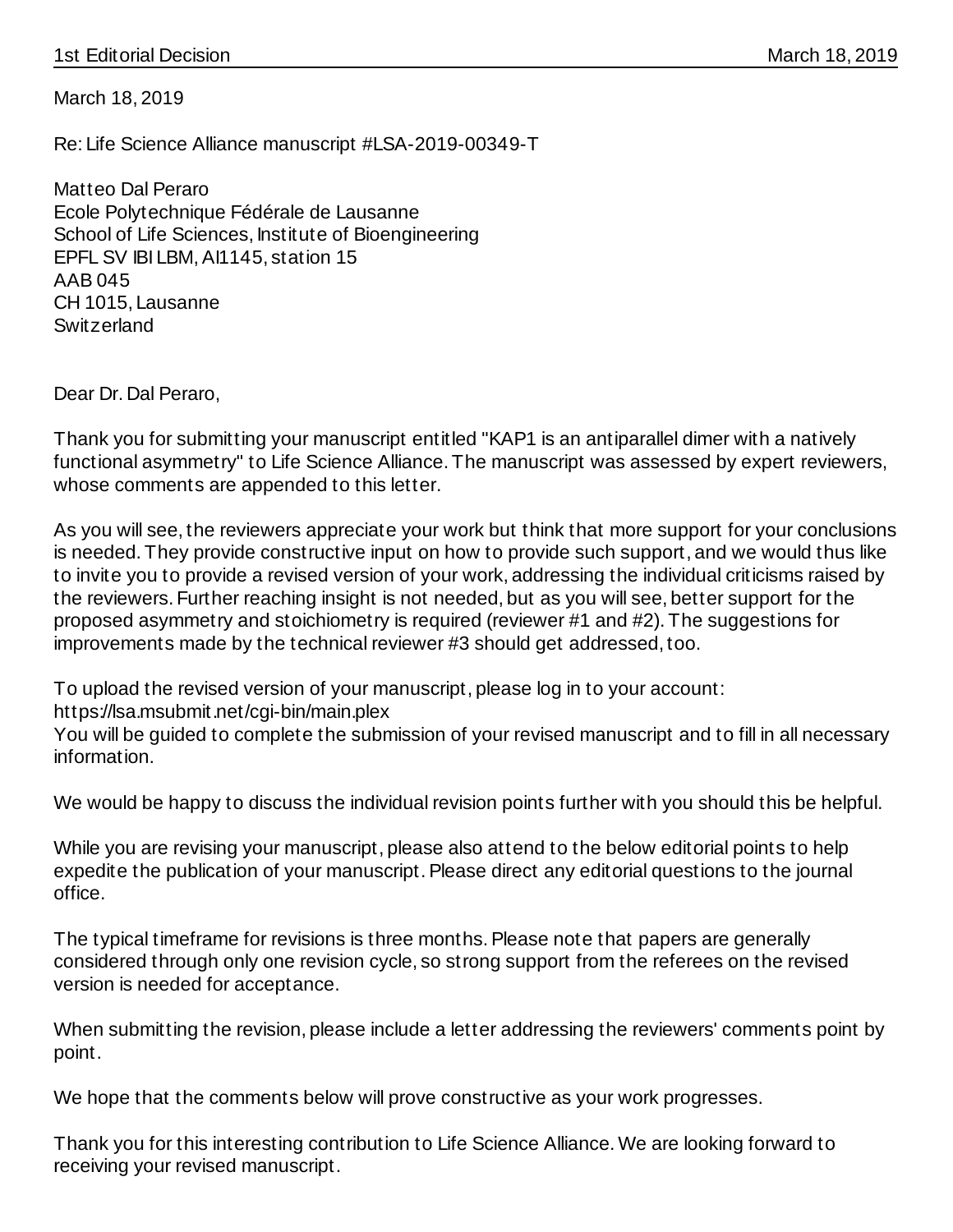Sincerely,

Andrea Leibfried, PhD Executive Editor Life Science Alliance Meyerhofstr. 1 69117 Heidelberg, Germany t +49 6221 8891 502 e a.leibfried@life-science-alliance.org www.life-science-alliance.org

---------------------------------------------------------------------------

# A. THESE ITEMS ARE REQUIRED FOR REVISIONS

-- A letter addressing the reviewers' comments point by point.

-- An editable version of the final text (.DOC or .DOCX) is needed for copyediting (no PDFs).

-- High-resolution figure, supplementary figure and video files uploaded as individual files: See our detailed guidelines for preparing your production-ready images, http://www.life-sciencealliance.org/authors

-- Summary blurb (enter in submission system): A short text summarizing in a single sentence the study (max. 200 characters including spaces). This text is used in conjunction with the titles of papers, hence should be informative and complementary to the title and running title. It should describe the context and significance of the findings for a general readership; it should be written in the present tense and refer to the work in the third person. Author names should not be mentioned.

B. MANUSCRIPT ORGANIZATION AND FORMATTING:

Full guidelines are available on our Instructions for Authors page, http://www.life-sciencealliance.org/authors

We encourage our authors to provide original source data, particularly uncropped/-processed electrophoretic blots and spreadsheets for the main figures of the manuscript. If you would like to add source data, we would welcome one PDF/Excel-file per figure for this information. These files will be linked online as supplementary "Source Data" files.

\*\*\*IMPORTANT: It is Life Science Alliance policy that if requested, original data images must be made available. Failure to provide original images upon request will result in unavoidable delays in publication. Please ensure that you have access to all original microscopy and blot data images before submitting your revision.\*\*\*

---------------------------------------------------------------------------

Reviewer #1 (Comments to the Authors (Required)):

KAP1 (also known as TIF1beta or TRIM28) performs a key role in regulating transcription, in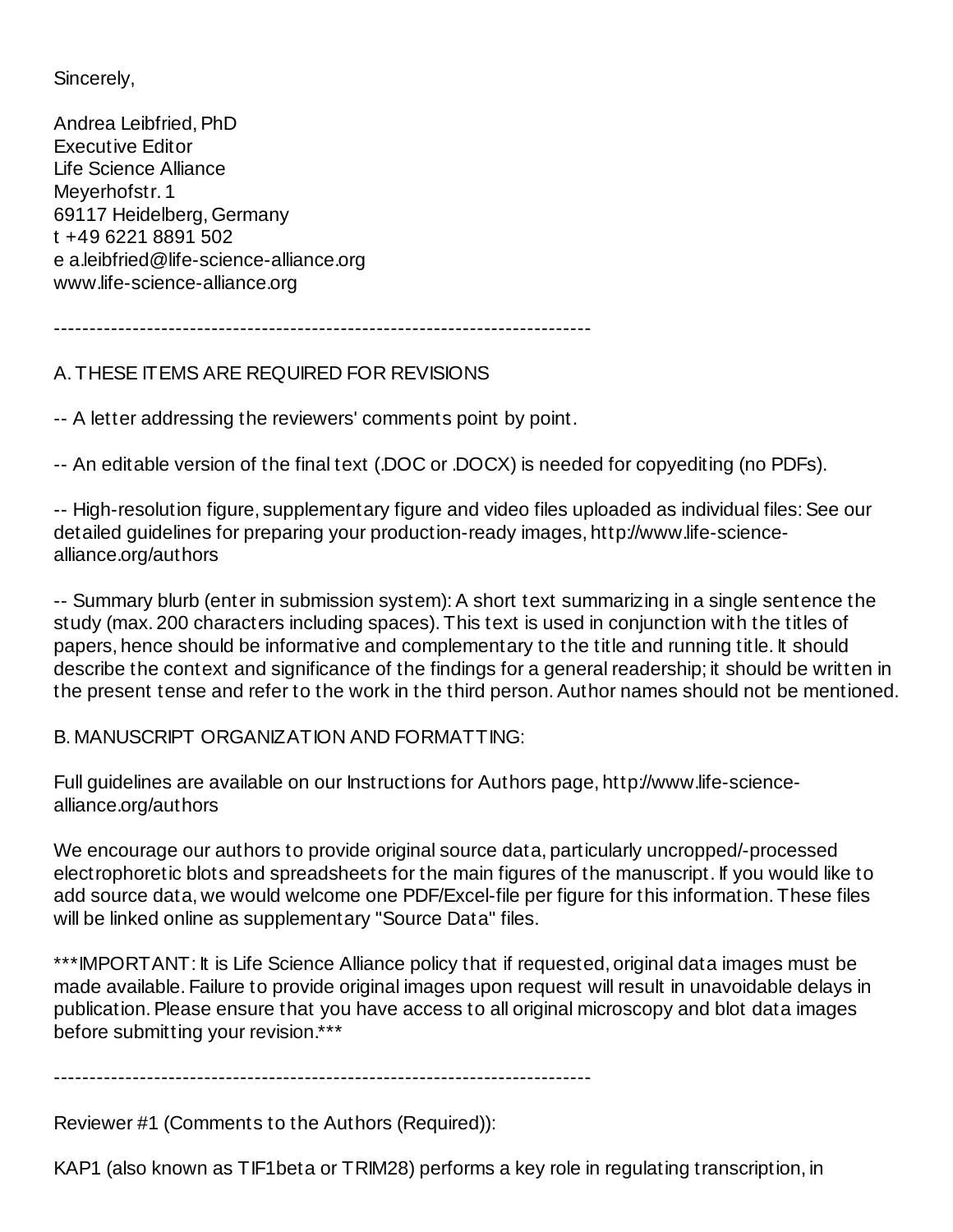particular silencing, but there is not much information on its structural organization. In this manuscript, Fonti et al. integrates biochemical characterization, small angle X-ray scattering data, molecular modeling and single-molecule experiments to understand KAP1 structure and the functional implications for KAP1-HP1 mediated chromatin repression. The conclusion that KAP1 is an elongated antiparallel dimer like other TRIM proteins is not so surprising but is an important threshold issue that the authors convincingly establish here. On the other hand, the conclusion that KAP1 FL is asymmetric with respect to the PHD-Bromo domains rests on much weaker ground, which is unfortunate because the authors propose that the asymmetry of KAP1 has an important role in KAP1-HP1 mediated chromatin repression. Although this is intriguing, it rests on weaker ground and is not clearly explained. On the one hand, the authors seem to imply that KAP1 is inherently asymmetric and that this affects HP1 binding, but this relies only on weak data (modeling of SAXS curves). The authors do not consider the possibility that KAP1 is simply a flexible dimer wherein asymmetry is imposed by HP1 binding. Furthermore, how KAP1 asymmetry is mechanistically relevant to the overall process of chromatin repression is not very clear (at least not to this reviewer).

(1) The conclusion that KAP1 is an elongated antiparallel CC dimer similar to other TRIM proteins is very well supported by a collection of SEC-MALS, analytical centrifugation, SAXS, and EM data. The authors further conclude from modeling the SAXS data that full-length KAP1 is asymmetric with respect to how the PHD-Bromo domains are oriented with respect to the CC core. However, the authors do not make it explicitly clear whether the RBCC domain is also asymmetric. In Fig. 2c, the RBCC bead model appears asymmetric - was this calculated without imposition of 2-fold symmetry? Is this the only bead model that is consistent with the scattering data? What happens if 2-fold symmetry is imposed? It seems unlikely that the authors only obtained a single solution that is consistent with the raw SAX curve (Fig. 2e), and the authors need to show all the other solutions and discuss their significance.

(2) The authors model KAP1 RBCC as a symmetric (or closely symmetric) dimer, and suggest that the asymmetry of full-length KAP1 arises only from the differing dispositions of the PHD-Bromo domains relative to the CC dimer core. Again, they show that a single KAP1 model (Fig 3d) can account for the raw SAXS data (Fig 3e) while at the same time claiming a high degree of flexibility. This seems contradictory and the authors need to explain how they could obtain such a result. It is also important that high flexibility and asymmetric disposition of the PHD-Bromo domains are distinct aspects of the analysis - the SAXS data can only convincingly indicate the former. The authors need to come up with additional evidence for the latter.

(3) The authors seem to imply that the RING and PHD-Bromo domains specify SUMO different modification sites. If true, then this needs to be explored fully; otherwise the autosumoylation experiments are not very well developed and its significance to the overall study is quite minimal.

(4) Experiments showing that KAP1 binds to HP1 at a stoichiometry of 2:2 (1 KAP1 dimer per HP1 dimer) seem convincing. The smTIRF experiments also convincingly show that the HP1 dwell times on immobilized chromatin fibers are shorter in the absence of KAP1, and much longer in the presence of KAP1. However, it is again not explained fully how the asymmetry of KAP1 is relevant here: is the 2:2 stoichiometry a consequence of the proposed asymmetry of KAP1, or because binding of 1 HP1 dimer to HP1BD prevents binding to the second, thereby imposing asymmetry? What happens when one of the PHD-Bromo domains or one of the HP1BP sites is removed from the dimer?

Other comments: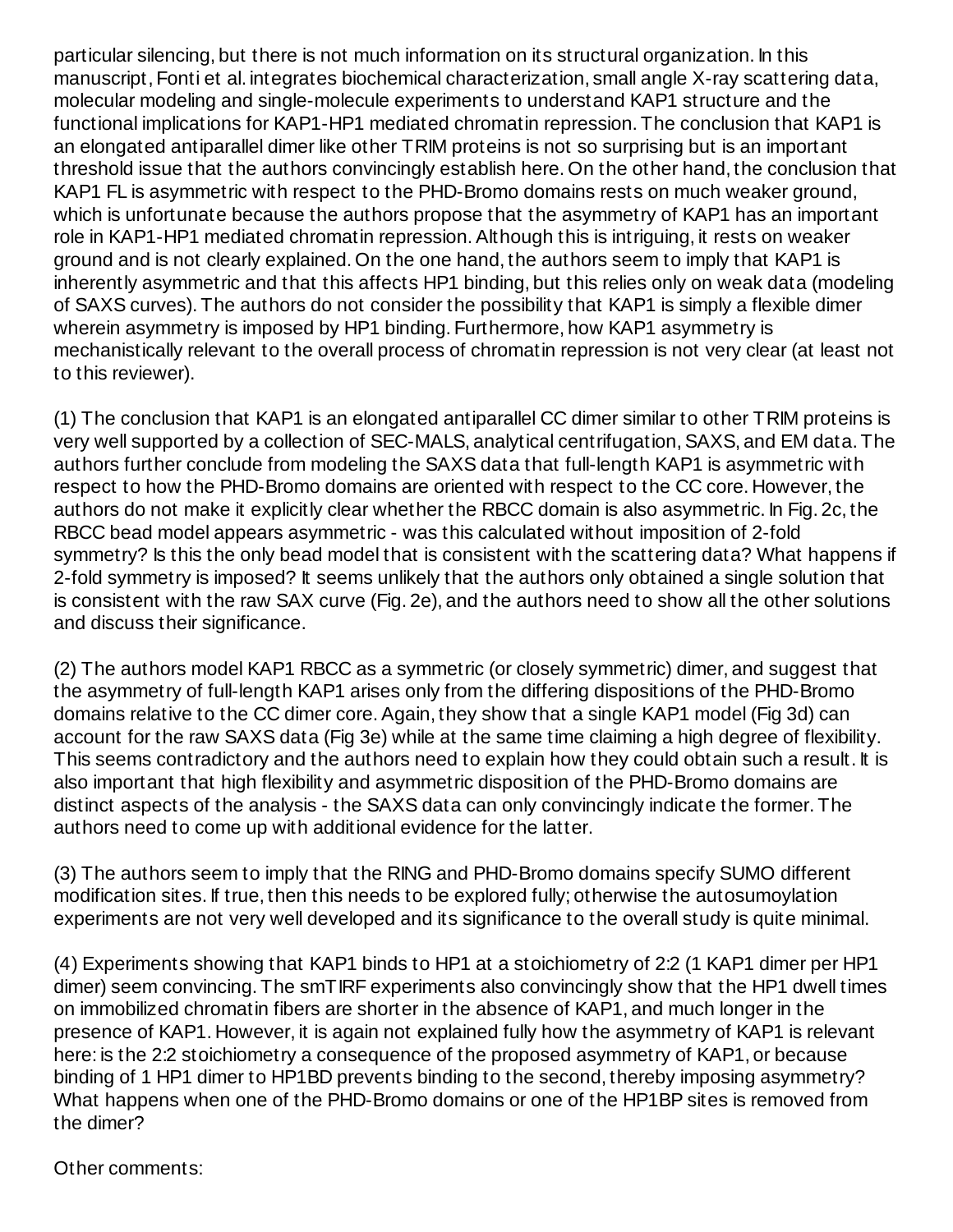Figure 1a: Yellow bar in KAP diagram should be labeled. Figure 2c, 2f, 3d, 3e: Authors should show a gallery of solutions and how imposition of 2-fold symmetry affects the results.

Reviewer #2 (Comments to the Authors (Required)):

This manuscript describes a structural and biochemical analysis of the heterochromatic scaffolding protein KAP1. Small-angle X-ray scattering combined with computer modeling demonstrates that full length KAP1 forms a dimer with flexibly tethered PHD-Bromo domains that show partial association with the structured core. The authors further show that auto-sumoylation attributed to the PHD domain also depends on the RING domain. To conclude, KAP1's interaction with HP1 is studied by ITC, SEC-MALS and single molecule fluorescence.

This work adds valuable information to the structural and biochemical understanding of KAP1. It establishes the RING and coiled-coil (RBCC) domains as the structured core of the KAP1 dimer. The SAXS data shows that the PHD-Br domains are flexibly connected, and modeling suggests that on average one of the two PHD-Br domains is found close to the RBCC core. The single molecule work further establishes convincingly that HP1 residence time increases in the presence of Kap1.

My main issue with this manuscript is a overinterpretation of the data. The authors favor a model with rather static asymmetry where one domain is associated with the core and the other free floating, even suggesting negative cooperativity. However, it is at least equally likely that the PHD-Br-core interaction is weak, non-specific and stochastic. If it were as static and specifically associated with the RING domain as postulated, then more than a single class should show a thicker end in the EM, as crosslinking will favor an association. While the auto-sumoylation and HP1 association provide interesting observations, they poorly support the structural claim of asymmetry. The fact that the RING domain is implicated in auto-sumoylation hardly provides evidence for association with the PHD-Br domain. For HP1 the evidence for 1:1 interaction is weak due to the ITC showing a molar ratio of higher than 1.5 and thereby contradicting the SEC-MALS data that suggests a 1:1 complex.

Provided the authors take care of the issues listed below and remove the misleading emphasis on asymmetry, I think it will be suitable for publication in Life Science Alliance.

Major concerns:

\* Fig. 3: The plot in 3c shows that there are many models falling into a broad peak. In Fig. 3d the authors should show a representative ensemble of structures observed in this peak, not just one chosen structure.

\* Fig. 4: The difference between full length and ΔRING is hard to judge due to large error bars. How was the activity calculated? It seems that signals of the Kap1-SUMO bands were normalized to the 120 min full length without loading/internal control for every lane. This could be the source of the big deviations. Also, the free SUMO/E2-SUMO signals are alarmingly constant considering that the signal on Kap1 changes from 0 to 100% (Fig. S7). This experiment has analysis and experimental quality issues that should be taken care of.

\* Fig. 5a: ITC is of poor quality. For the fit the authors removed the first 4 injections, which is too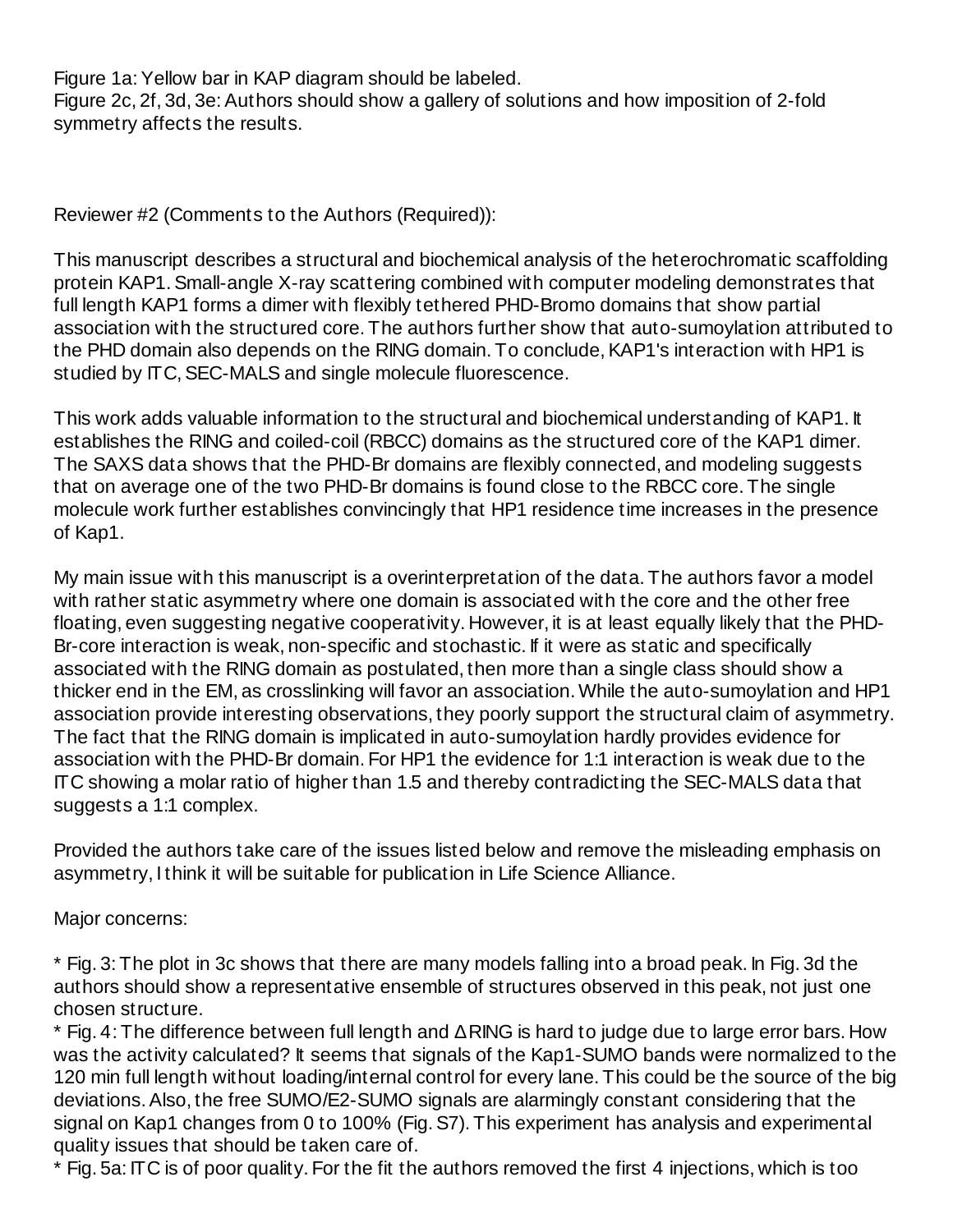much since injection 2-4 look OK. Visually, the heat rates do not indicate as a pronounced sigmoidal curve as shown in the fit, and I'm suspecting that the sigmoidal shape will not hold up if signals 2-4 are included. For a reliable Kd these data need to be improved, it may be necessary to use an instrument with a bigger cell.

\* Fig. 5a: The authors avoid talking about the molar ratio observed in the ITC experiment and do not show the fitted value for N. Judging from the fit the molar ratio is between 1.5 and 2. This suggests that 2 HP1 dimers bind a KAP1 dimer and contradicts the SEC-MALS data. This needs to be resolved.

\* Fig. 6j: An expected distribution (gray curve) is shown and used as the argument for 1:1 complex formation. How did the authors come up with this calculated curve? In this rather complex system where HP1 oligomerisation status depends on Kap1 and where the experimental conditions are below Kd at an excess of 30:1 Kap1:HP1 it is hard to imagine how so much tetrameric HP1 should form. The Kap1 excess used here strongly biases the system towards a 1:1 complex.

Minor points:

\* Page 18 first paragraph "While the fast binding times Toff,2" should be Toff,1.

\* In the Fig. 5a the Kd is labeled with μM, while it is nM in the legend and main text.

Reviewer #3 (Comments to the Authors (Required)):

I cannot comment on biological significance and importance of here characterized overall organization of the full-length Kap1. But I can clearly stated that here combine solution scattering data, integrative modeling and single-molecule experiments is an excellent example of integrative structural biology.

High quality SEC-SAXS data together with SEC-MALS and ITC experiment delivered solid validation of molecular stechiometry of KAP1 and KAP1-Hp1 complex. Well performed SAXS based rigid body modeling elucidate atomistic models of fl-KAP1 witch explain functional flexibility of the protein. The manuscript is well written and the figures have also good quality. In overall I could not find any technical issues in here presented work.

The details like a comparison of cross-sectional Rg, deep explanation of P(r) functions and their comparison with model P(r)'s, PEPSI-SAXS conformers validation are just only a few highlights from here well performed SAXS, MALS, modeling, MD integrative structural study Well done.

Minor comment:

Tables S1 have wrong qmin value.

Missing Guinier plot. In supplement Figure S3 is only cross sectional Rg.

ABSTRACT: "solution scattering diffraction data" Please avoid diffraction in solution scattering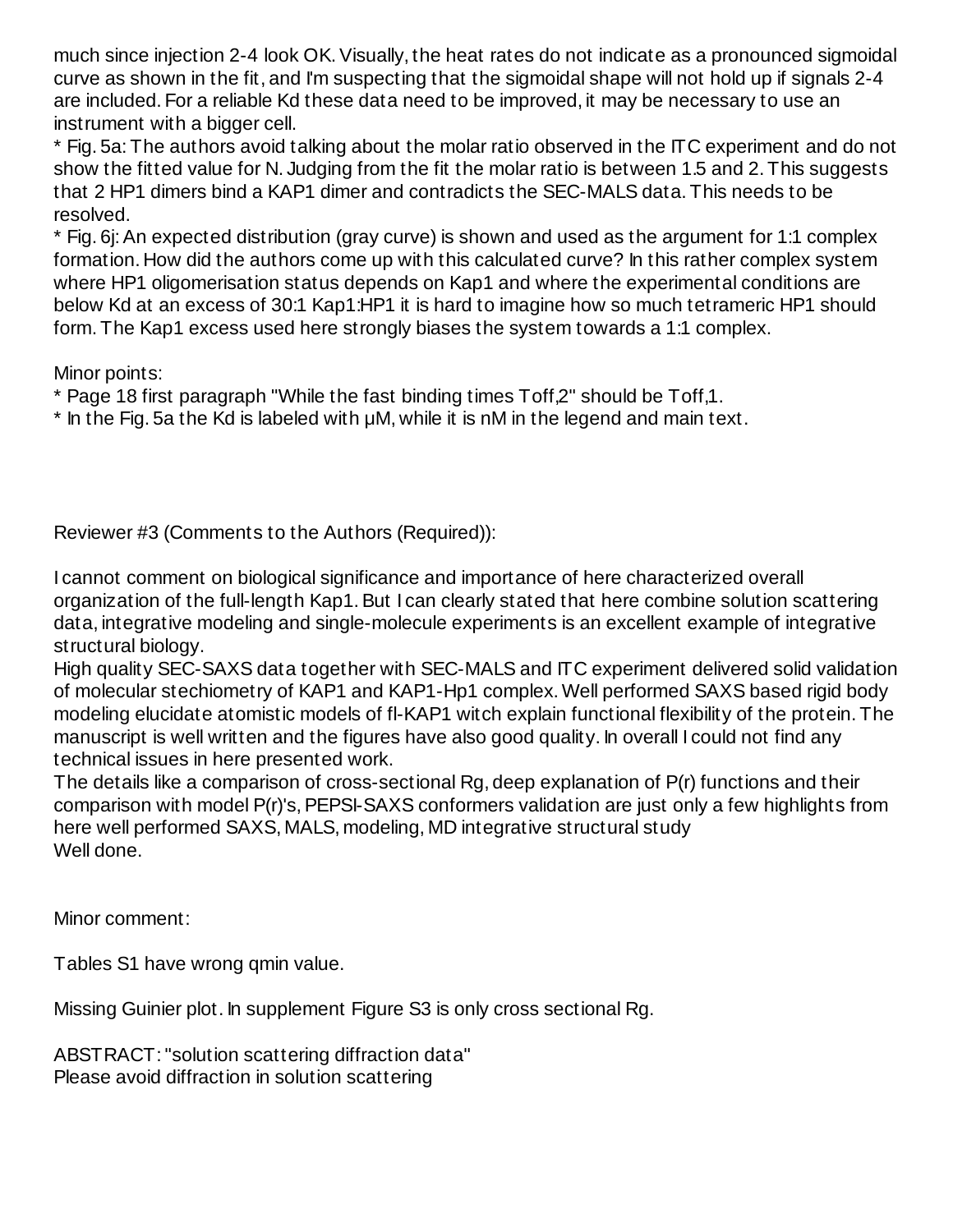#### **Response to the reviewers**

We would like to thank all the reviewers for their constructive and positive feedback on our work. We provide below a point-by-point detailed response to all their concerns and point to the relative modifications in the revised manuscript, which are highlighted in red.

#### **Response to Reviewer #1**

*KAP1 (also known as TIF1beta or TRIM28) performs a key role in regulating transcription, in particular silencing, but there is not much information on its structural organization. In this manuscript, Fonti et al. integrates biochemical characterization, small angle X-ray scattering data, molecular modeling and single-molecule experiments to understand KAP1 structure and the functional implications for KAP1-HP1 mediated chromatin repression. The conclusion that KAP1 is an elongated antiparallel dimer like other TRIM proteins is not so surprising but*  is an important threshold issue that the authors convincingly establish here. On the other *hand, the conclusion that KAP1 FL is asymmetric with respect to the PHD-Bromo domains rests on much weaker ground, which is unfortunate because the authors propose that the asymmetry of KAP1 has an important role in KAP1-HP1 mediated chromatin repression. Although this is intriguing, it rests on weaker ground and is not clearly explained. On the one hand, the authors seem to imply that KAP1 is inherently asymmetric and that this affects HP1 binding, but this relies only on weak data (modeling of SAXS curves). The authors do not consider the possibility that KAP1 is simply a flexible dimer wherein asymmetry is imposed by HP1 binding. Furthermore, how KAP1 asymmetry is mechanistically relevant to the overall process of chromatin repression is not very clear (at least not to this reviewer).* 

While we answer below to each specific point raised by this reviewer, we want to comment here regarding this general concern and criticism about our work. As discussed below, we give now a clearer explanation of the flexible nature of KAP1. It was not our intention to present KAP1 as a static model. Its flexible nature was originally presented in our work, however we hope this key discussion is now clearer and more accessible in the revised manuscript. Although flexible, KAP1 appears to have some level of asymmetry that emerges already from the SAXS data as our further analyses point out. This asymmetry is then even more apparent upon binding with HP1 as only one HP1 dimer is recruited despite the availability of two putative binding sites. Following this main reasoning we have tuned down the discussion of these aspects, starting from the title.

*(1) The conclusion that KAP1 is an elongated antiparallel CC dimer similar to other TRIM proteins is very well supported by a collection of SEC-MALS, analytical centrifugation, SAXS, and EM data. The authors further conclude from modeling the SAXS data that full-length KAP1 is asymmetric with respect to how the PHD-Bromo domains are oriented with respect to the CC core.*

*However, the authors do not make it explicitly clear whether the RBCC domain is also asymmetric. In Fig. 2c, the RBCC bead model appears asymmetric - wasthis calculated without imposition of 2-fold symmetry?*

The RBCC bead models were calculated using GASBOR without imposing 2-fold symmetry. Thus, the RBCC model we produced and showed in **Fig 2C** is not strictly symmetric. However, we think that when compared with the asymmetry detected for the FL KAP1 (mainly due to the C-terminal domains) the asymmetry of RBCC is minor. In solution, the RBB domains can likely explore slightly different conformations but at the level of resolution accessible by SAXS these deviations can be seen as symmetric states.

*Is this the only bead model that is consistent with the scattering data? What happens if 2-fold symmetry is imposed?*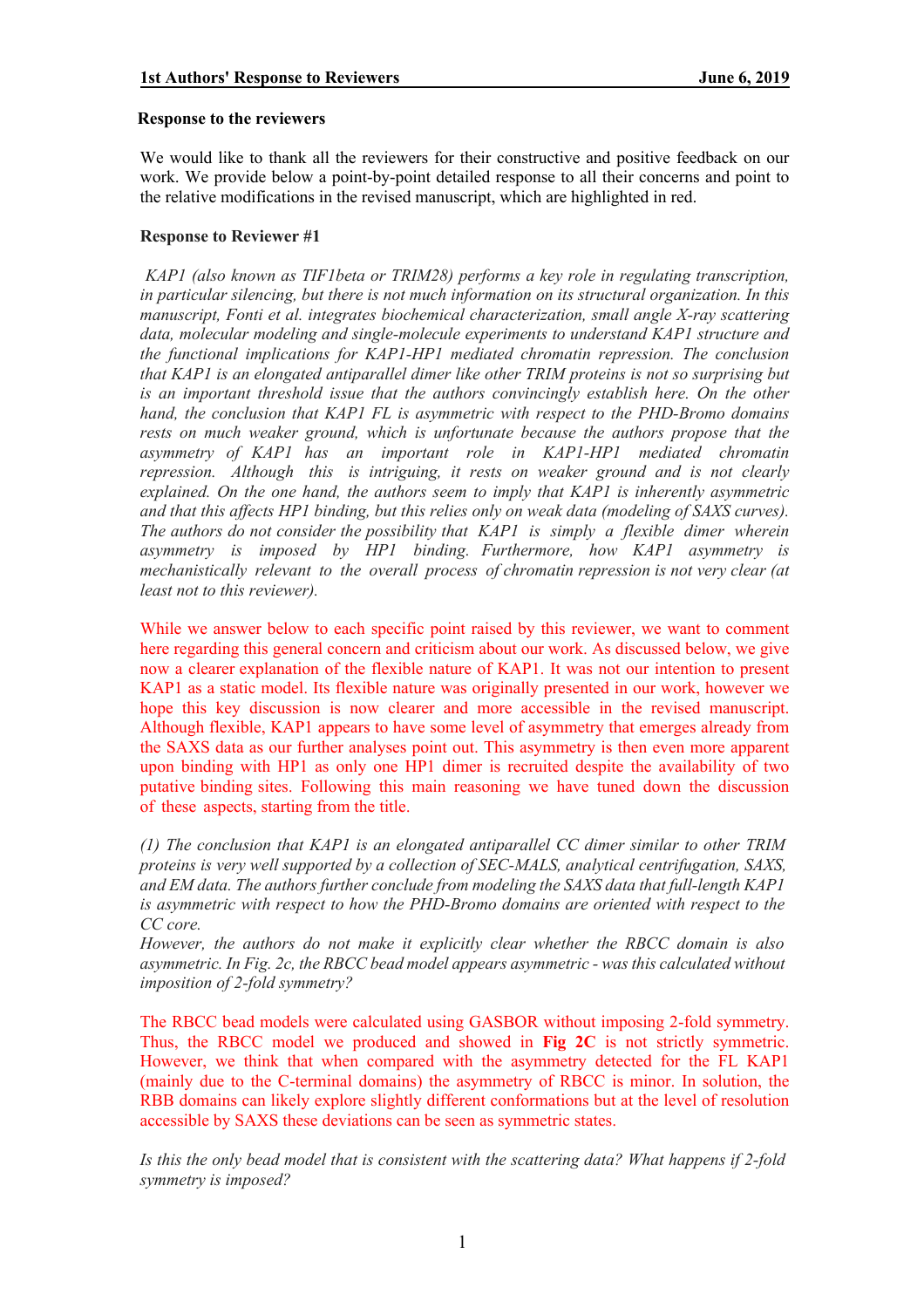To answer this question, we further investigated the symmetry of RBCC. We generated 20 additional bead models with DAMMIF, we superimposed them with SUPCOMB, averaged them with DAMAVER and refined them with DAMMIN with the aim to compare the results with and without imposing 2-fold symmetry (**Figures R1** and **R2**). We observed that both the bead models generated with and without 2-fold symmetry similarly fit our RBCC SAXS data. As previously anticipated, this observation leads to the conclusion that at this low resolution, even though the N-terminal tails and flexible loops will not be likely perfectly symmetric in solution, the RBCC of KAP1 can be considered an antiparallel dimer with a 2-fold symmetry axis in the middle of the CC such that the RBB modules are located at opposite ends and  $\sim$ 150 Å apart. The latter can find different conformation that can be not necessarily symmetric in solution but might be considered as symmetric at the low resolution accessible to SAXS. We added further discussion on this point at page 8 and 10 of the revised manuscript.



**Figure R1**: RBCC DAMMIF models generated imposing 2-fold symmetry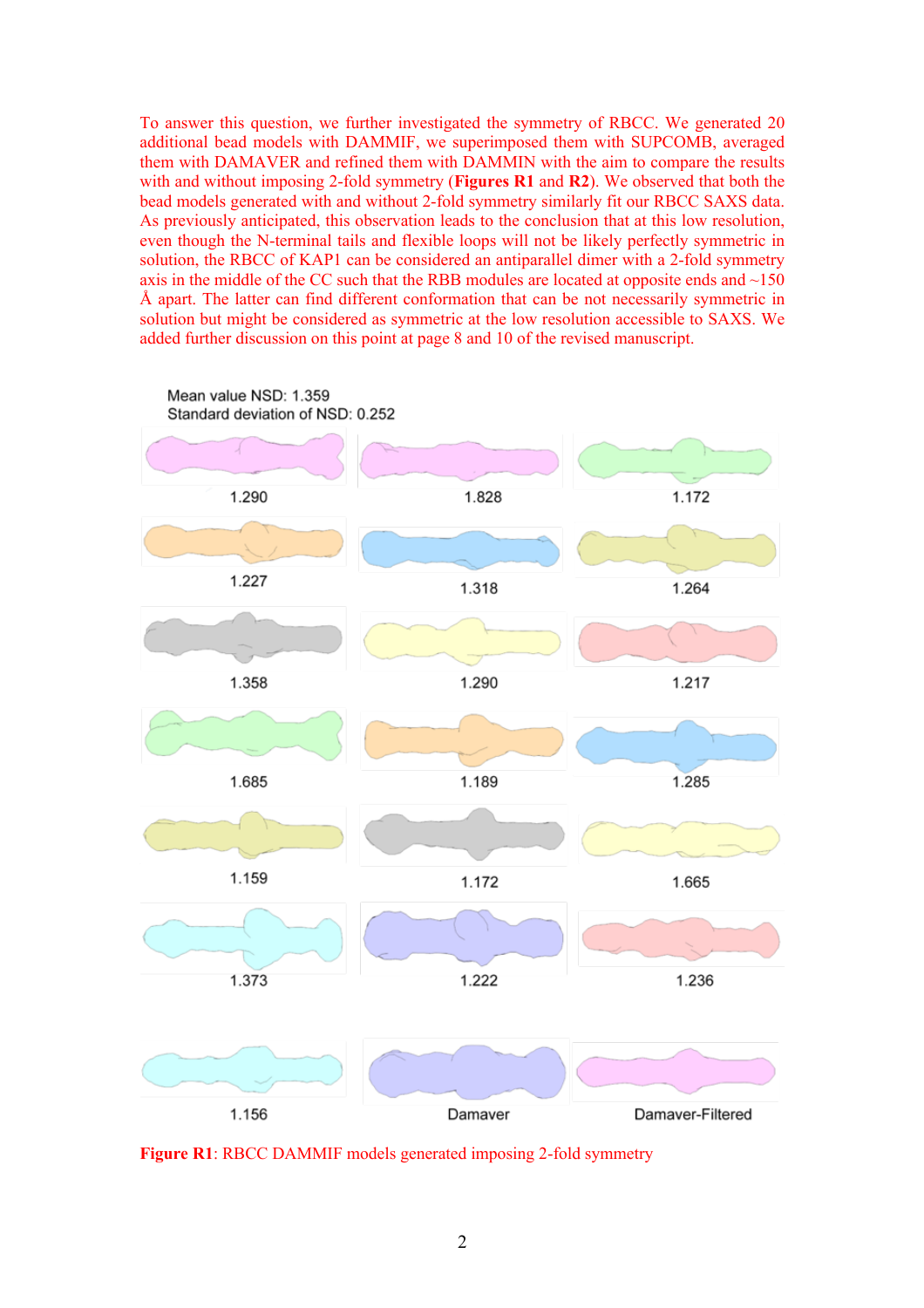

Figure R2: RBCC DAMMIF models generated without imposing 2-fold symmetry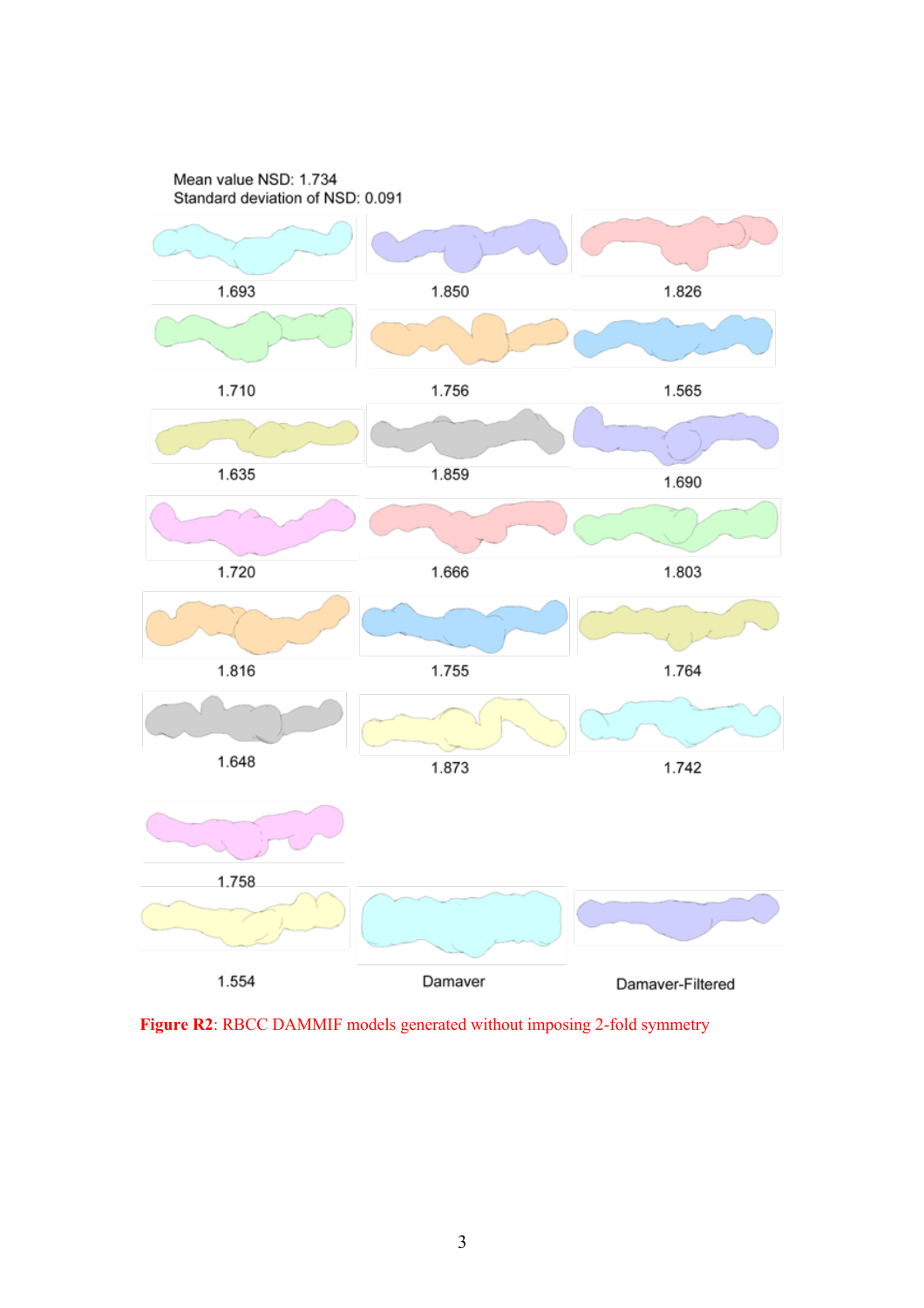*It seems unlikely that the authors only obtained a single solution that is consistent with the raw SAXS curve (Fig. 2e), and the authors need to show all the other solutions and discuss their significance.*

We thank the reviewer for this observation, which gives us the opportunity to clarify this point. The atomic model of the RBCC domain shown in **Fig 2E** actually represented one of the possible solutions that can describe our SAXS data. The ensemble of solutions we obtained that optimally fit the data are however highly consistent/similar as the main differences are given by slight modifications of the reciprocal orientation of the Ring, B-box1 and B-box2 domains. As we leave a representative model in **Fig 2E** we have added a larger ensemble of models in **Figure S6** (i.e., different solutions that fit our data with  $\chi^2$  values between 0.8 and 1) to give a sense of the (limited) conformational variation of the ensemble and provided in **Fig 2F** the fit of all models to the raw SAXS data. We have further discussed this point in the main text of the revised manuscript at page 8.

*(2) The authors model KAP1 RBCC as a symmetric (or closely symmetric) dimer, and suggest that the asymmetry of full-length KAP1 arises only from the differing dispositions of the PHD-Bromo domains relative to the CC dimer core. Again, they show that a single KAP1 model (Fig 3d) can account for the raw SAXS data (Fig 3e) while at the same time claiming a high degree of flexibility. This seems contradictory and the authors need to explain how they could obtain such a result.*

As discussed above for RBCC, the conformation showed in the old **Fig 3D** is only a representative state of the solutions that fit the SAXS data for FL KAP1, in particular the centroid of the distribution in **Fig 3C**. Therefore, a larger ensemble of models that satisfies the SAXS data can be identified for any given  $\chi^2$  cutoff. For optimized models with  $\chi^2$  lower than 2, there are for instance ~300 models that all maintain a similar conformation of the C-termini. This means that the FL KAP1 structure in solution is not described by only one single model but by all the models that fit the SAXS data. Of this structural ensemble, we now show (i) a small subset in cartoon representation in **Fig S7B**, and (ii) a more extended (300 models) subset in **Fig S7C** (in simpler representation), while for the sake of clarity we have preferred to leave in **Fig 3E** of the main text the representative centroid model, which captures the main architectural features of the whole ensemble. We have also clarified this important point in the main text at page 9 and in the figure caption. This aspect is also shown in **Fig 3F**, where we report the fit of the calculated scattering profiles of the models belonging to the first density level of the cluster as red lines  $(\chi^2 < 1)$ . In this revised figure, we have also shown a magnified inset to make clearer the point that we are presenting an ensemble of models.

#### *It is also important that high flexibility and asymmetric disposition of the PHD-Bromo domains are distinct aspects of the analysis - the SAXS data can only convincingly indicate the former. The authors need to come up with additional evidence for the latter.*

As the flexibility of FL KAP1 is convincedly demonstrated by SAXS, we tried to extract additional evidence for asymmetry by further analyzing the data. We followed the same procedure as for RBCC before and generated 20 additional bead models imposing or not 2-fold symmetry. In the case of the bead models generated without imposing any symmetry, we can clearly observe how the shape is well conserved among the different models that exhibit an NSD value of 1.43±0.07 (**Fig R3**). When applying 2-fold symmetry, the models show a significantly broader range of conformations and a higher NSD value of 2.98±0.64 (**Fig R4**), indicating that an asymmetric bead model generation better fits our FL KAP1 SAXS data.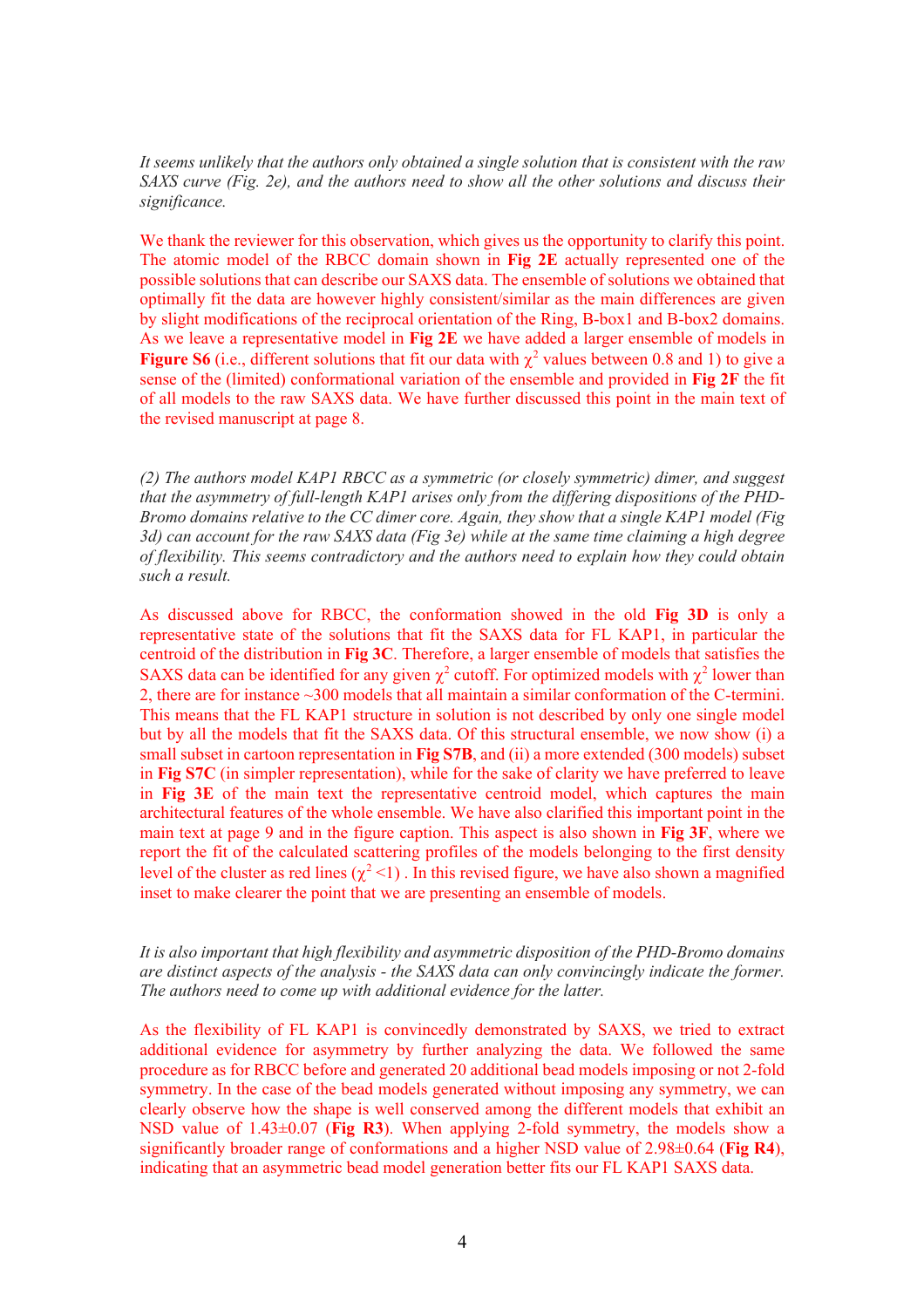

**Figure R3**: FL DAMMIN models generated without imposing 2-fold symmetry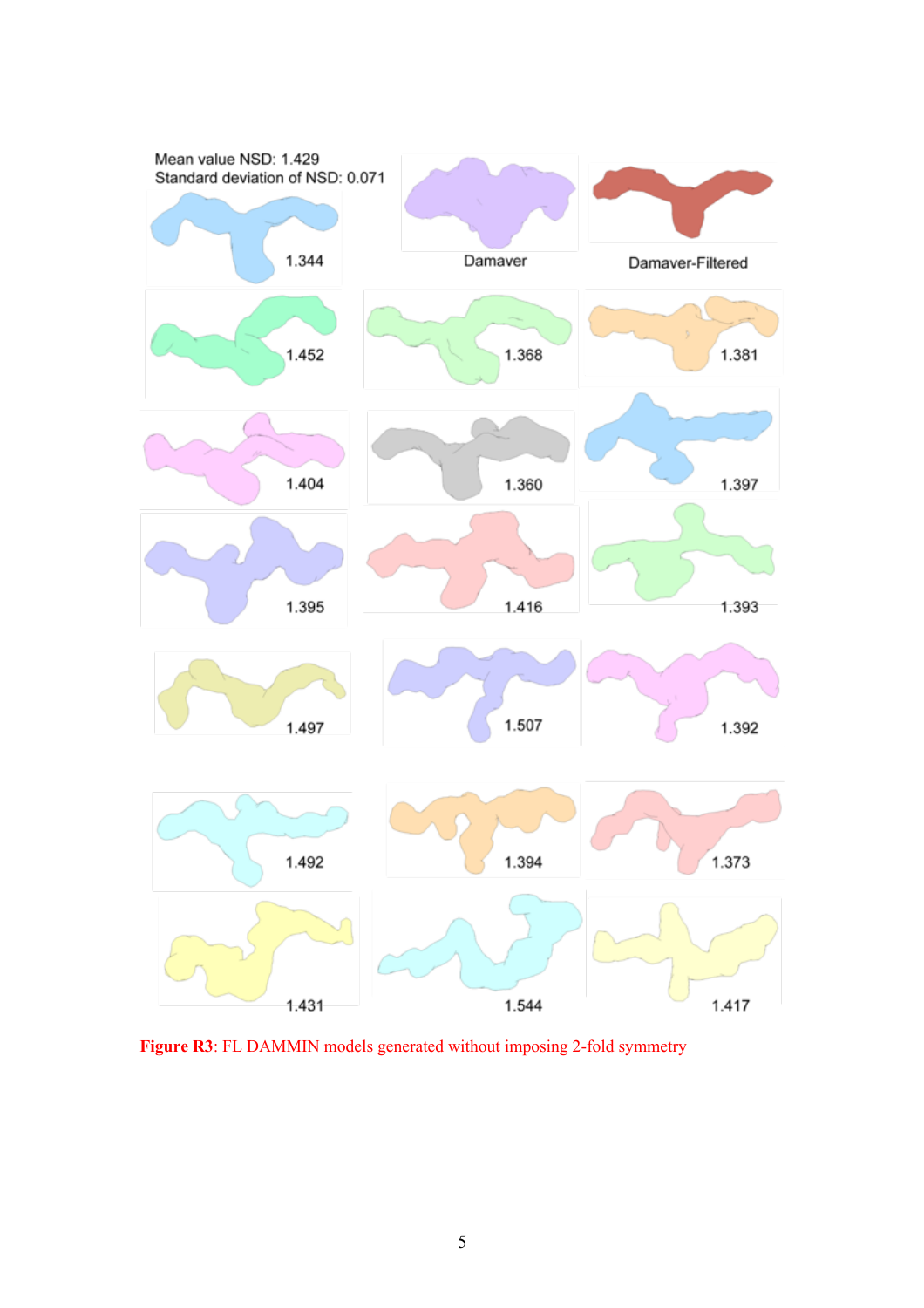

**Figure R4**: FL DAMMIN models generating imposing 2-fold symmetry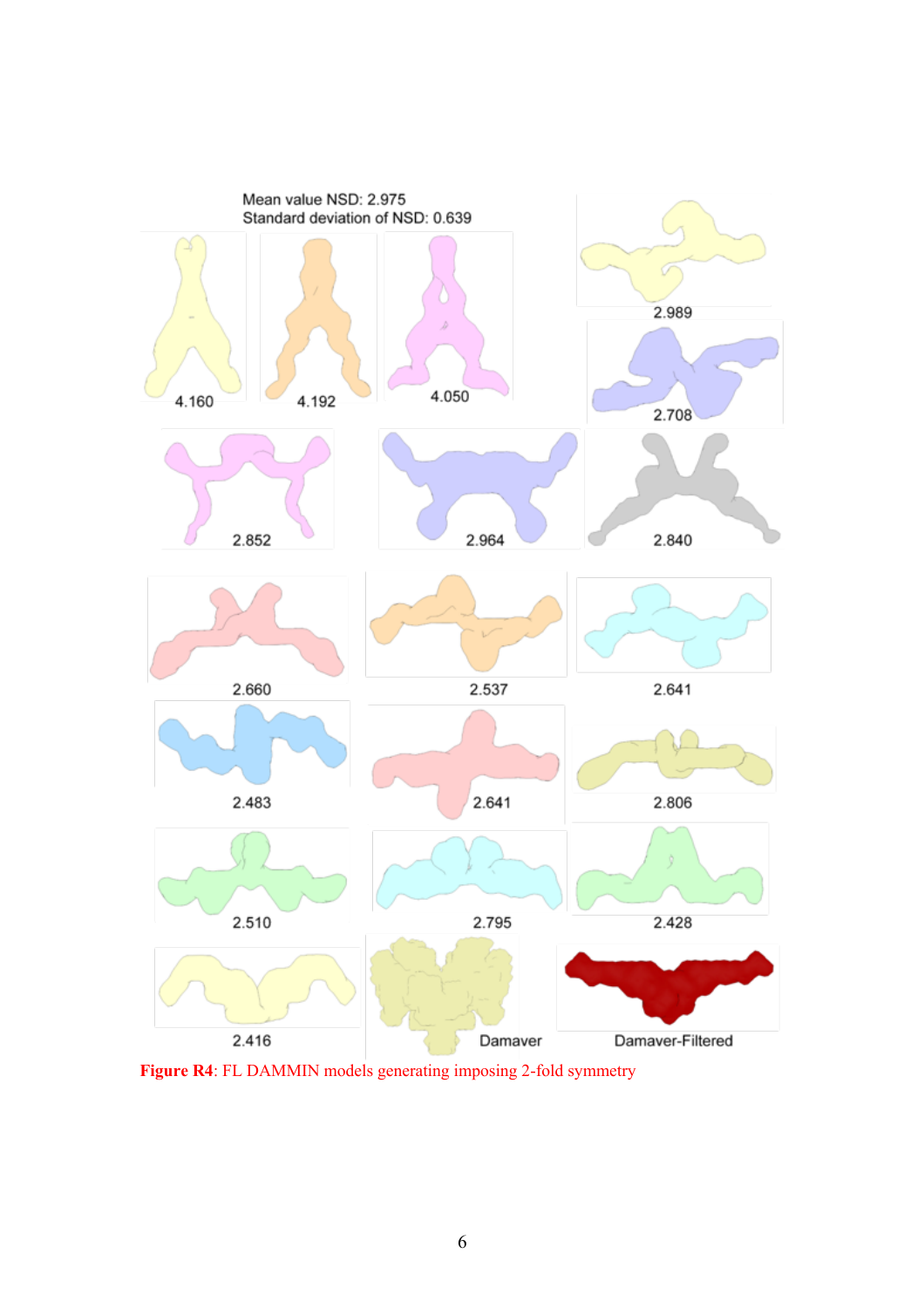To further elaborate on this point and better support the asymmetry of KAP1, the two mirror clusters obtained by NMA (shown in **Fig 3C**) were superimposed (**Fig 7SA**) highlighting that every model contains one PHD-Br domain at a distance  $d_{close}$  of the  $RB_1B_2$  domain and another at a larger distance dfar. Similarly, in the new **Fig 3D**, we report a 1D representation of those PHD-Br domains plotted according to their distance to the  $RB_1B_2$  domain. As expected, their distribution is not random, but they are organized in two separated Gaussian distributions centered at d<sub>close</sub> (~60 Å) and d<sub>far</sub> (~120 Å).

The density level containing 300 models close to the cluster center or the peak of the Gaussian distribution and highlighted as a solid black line in **Fig S7A** has been selected and further analyzed. The models belonging to this density level have been extracted and superimposed to recover common asymmetric features. In **Fig S7C** we present the ensemble of these 300 models in which we highlight the PHD-Br domain close to the  $RB_1B_2$  module in red and the PHD-Br domain far from the module  $RB_1B_2$  in blue. This representation shows a clear asymmetric density distribution of the two C-terminal domains that is common for all the models (one far and one close to the RB1B2 domains). Furthermore we selected models from the first density level, containing 10% of the cluster models and in **Fig S7B** we present the centroid and some representative models. Again we highlighted in red and in blue the Cterminal domains close and far to the  $RB_1B_2$  module.

Thus, the asymmetry of the bead models revealed without imposing 2-fold symmetry is most likely dictated by this different arrangement of the PH-Br domains, as the RBCC domain can be considered symmetric at this level of resolution (see discussion on point 1).

As suggested by the reviewer, we have now more clearly separated the discussion on flexibility and asymmetry in the revised text at pages 9 and 10, as supported by these further analyses. We have also reduced the emphasis on asymmetry as emerged from the SAXS data and instead used the results for KAP1-HP1 binding (i.e., SEC-MALS and ITC) to further corroborate the asymmetry of KAP1 when in complex with other protein factors.

*(3) The authors seem to imply that the RING and PHD-Bromo domains specify SUMO different modification sites. If true, then this needs to be explored fully; otherwise the autosumoylation experiments are not very well developed and its significance to the overall study is quite minimal.*

We understand the concern of this reviewer and in fact a further and more complete investigation of the implications of the RING function on the different SUMO sites is undergoing in our laboratory. However, this was not the main focus of this work and the newly discovered properties of the RING domain are here only developed with respect to the global architecture proposed for the FL KAP1 system. We made this aspect clearer in the revised version at page 12. In particular, our SAXS analysis indicates that at least one PH-Br domain and neighboring SUMO sites are more compacted along the RBCC domain, thus in proximity to the RING domain. As several studies indicate that the RING domain acts as a E3 SUMO ligase, we wanted here to find out if our FL KAP1 model was compatible with the RING having a role in the auto-SUMOylation of the C-terminus of KAP1. Our results, although not precisely mapping the specific site involved in auto-SUMOylation are confirming this role for the RING domain, thus further corroborating the FL KAP1 models obtained by SAXS and integrative modeling.

*(4) Experiments showing that KAP1 binds to HP1 at a stoichiometry of 2:2 (1 KAP1 dimer per HP1 dimer) seem convincing. The smTIRF experiments also convincingly show that the HP1 dwell times on immobilized chromatin fibers are shorter in the absence of KAP1, and much longer in the presence of KAP1. However, it is again not explained fully how the asymmetry of KAP1 is relevant here: is the 2:2 stoichiometry a consequence of the proposed asymmetry of KAP1, or because binding of 1 HP1 dimer to HP1BD prevents binding to the second, thereby*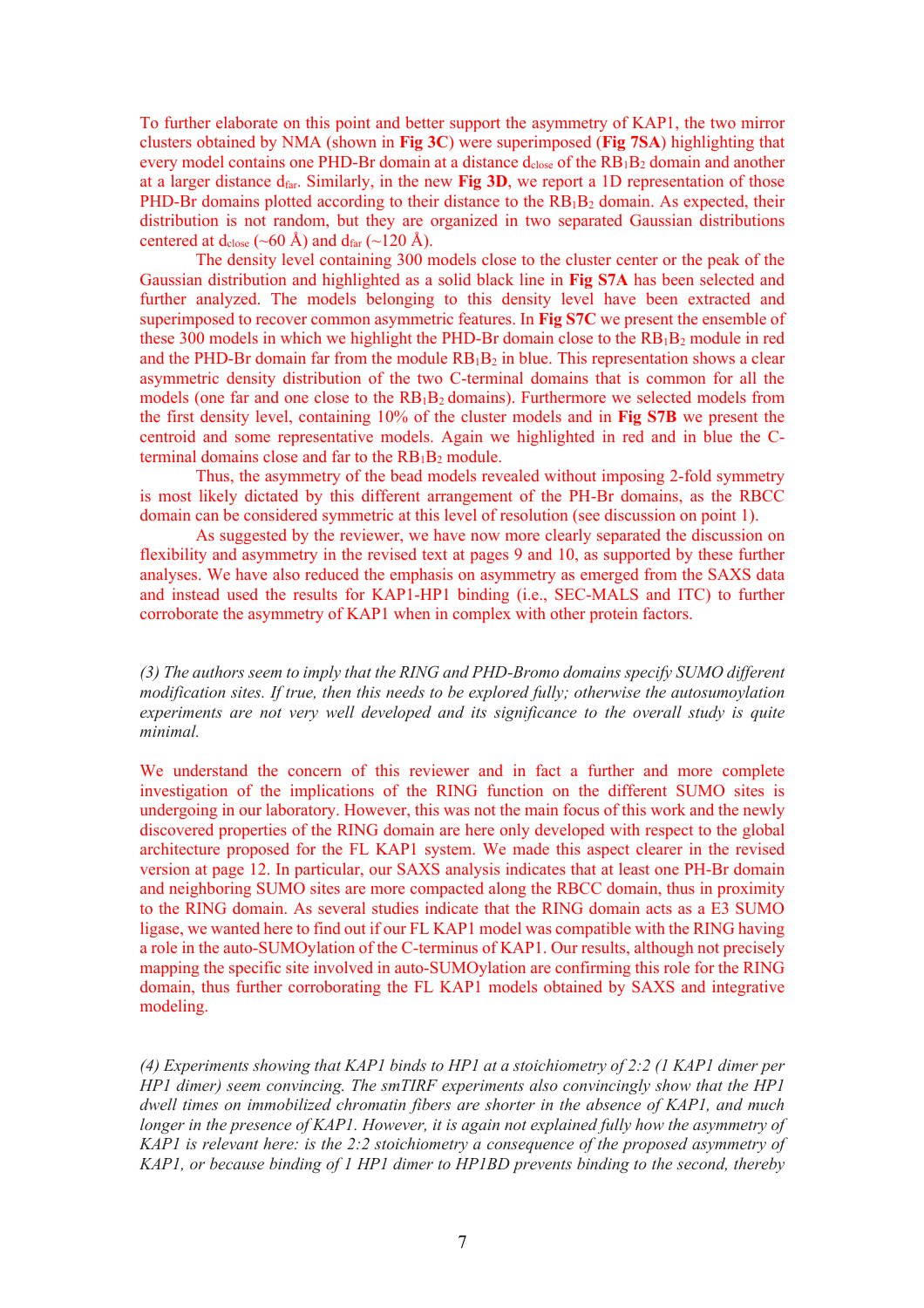*imposing asymmetry? What happens when one of the PHD-Bromo domains or one of the HP1BP sites is removed from the dimer?*

As discussed for point 2, SAXS data appear to support some asymmetry of the C-terminal domains of FL KAP1 in solution, which directly effects the conformation of the HP1BD. Based on this observation we tend to think that HP1 asymmetric stoichiometry is eventually the effect and not the cause of this conformation. Given the proposed architecture of FL KAP1, we think that KAP1 hetero-dimers with only one PHD-Br domain or HP1BD would still be able to bind HP1.

*Other comments: Figure 1a: Yellow bar in KAP diagram should be labeled.*

This point has been addressed in the new version of **Fig 1**.

*Figure 2c, 2f, 3d, 3e: Authors should show a gallery of solutions and how imposition of 2-fold symmetry affects the results.*

We have added **Figs R1-4** to address questions regarding the *ab initio* modeling imposing 2 fold symmetry and we have discussed this point in the main text at pages 9 and 10. We feel the discussion in the text could be sufficient but we are open to add **Figs R1-4** to the supplementary material. Moreover, **Figs 2** and **3** have been modified. The centroid structures in **Fig 2E** and **3E** have not been modified for the sake of clarity but have been complemented with the new **Figures S6** and S7 showing the structural ensembles and well as the fit of the ensemble models to the SAXS data in **Fig 2F** and **3F**.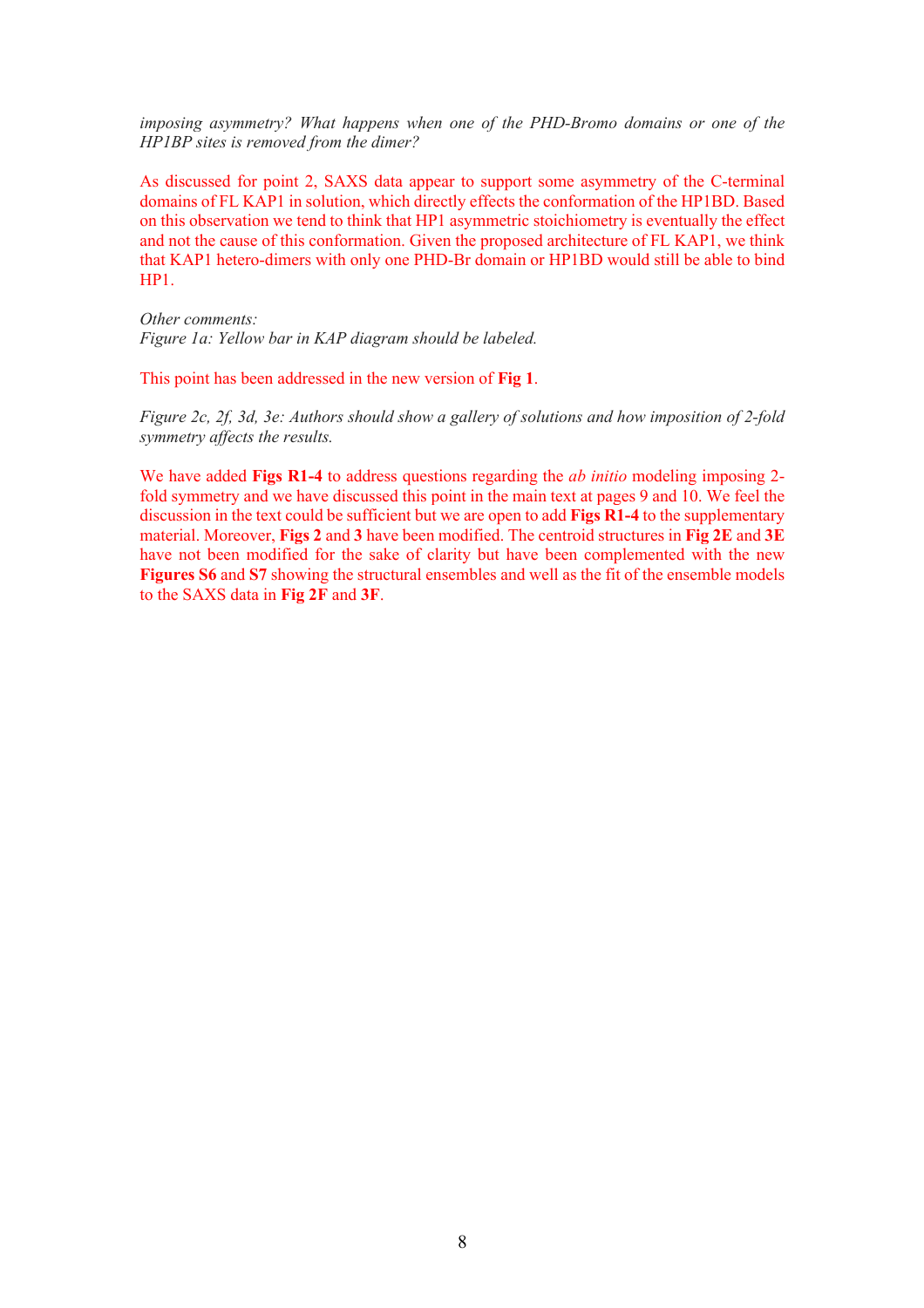#### **Response to Reviewer #2**

*This manuscript describes a structural and biochemical analysis of the heterochromatic scaffolding protein KAP1. Small-angle X-ray scattering combined with computer modeling demonstrates that full length KAP1 forms a dimer with flexibly tethered PHD-Bromo domains that show partial association with the structured core. The authors further show that autosumoylation attributed to the PHD domain also depends on the RING domain. To conclude, KAP1's interaction with HP1 is studied by ITC, SEC-MALS and single molecule fluorescence.*

*This work adds valuable information to the structural and biochemical understanding of KAP1. It establishes the RING and coiled-coil (RBCC) domains as the structured core of the KAP1 dimer. The SAXS data shows that the PHD-Br domains are flexibly connected, and modeling suggests that on average one of the two PHD-Br domains is found close to the RBCC core. The single molecule work further establishes convincingly that HP1 residence time increases in the presence of Kap1.*

*My main issue with this manuscript is a overinterpretation of the data. The authors favor a model with rather static asymmetry where one domain is associated with the core and the other free floating, even suggesting negative cooperativity. However, it is at least equally likely that the PHD-Br-core interaction is weak, non-specific and stochastic. If it were as static and specifically associated with the RING domain as postulated, then more than a single class should show a thicker end in the EM, as crosslinking will favor an association. While the autosumoylation and HP1 association provide interesting observations, they poorly support the structural claim of asymmetry. The fact that the RING domain is implicated in auto-sumoylation hardly provides evidence for association with the PHD-Br domain. For HP1 the evidence for 1:1 interaction is weak due to the ITC showing a molar ratio of higher than 1.5 and thereby contradicting the SEC-MALS data that suggests a 1:1 complex.* 

*Provided the authors take care of the issues listed below and remove the misleading emphasis on asymmetry, I think it will be suitable for publication in Life Science Alliance.*

We took the concerns of this reviewer in great consideration and, as also asked by Reviewer  $\#1$ (also see response above), we now better clarify the flexibility and asymmetry aspects that emerge from our analyses. This further discussion is added at page 9 and 10 of the revised manuscript and revised and new figures are added to the revision (i.e., **Figures R1-4** and new panels in **Figs 2 and 3**). We also followed the suggestions of this reviewer and revised the manuscript in order to tune down the overinterpretation of the asymmetry as discussed below in the point-by-point response to the specific major concerns.

#### *Major concerns:*

*\* Fig. 3: The plot in 3c shows that there are many models falling into a broad peak. In Fig. 3d the authors should show a representative ensemble of structures observed in this peak, not just one chosen structure.*

We thank the reviewer for having raised this point, we acknowledge that this was not clear enough in the original version as also Reviewer #1 was puzzled by the same aspect (see also previous response). We now make clearer that the models presented in the main text are only representative conformations of a broader ensemble of models that fit optimally well the SAXS data. We are not at all proposing a static conformation of KAP1, but rather a very flexible ensemble of conformation as originally expected for this multidomain system. Nonetheless, this intrinsic flexibility (see also response to Reviewer #1, point 2) seems to eventually produce an asymmetry in the conformation of the C-terminal domains, as emerged from SAXS, which can be now more visually and quantitatively recognized in the new **Fig 3** and **Fig S7**, where we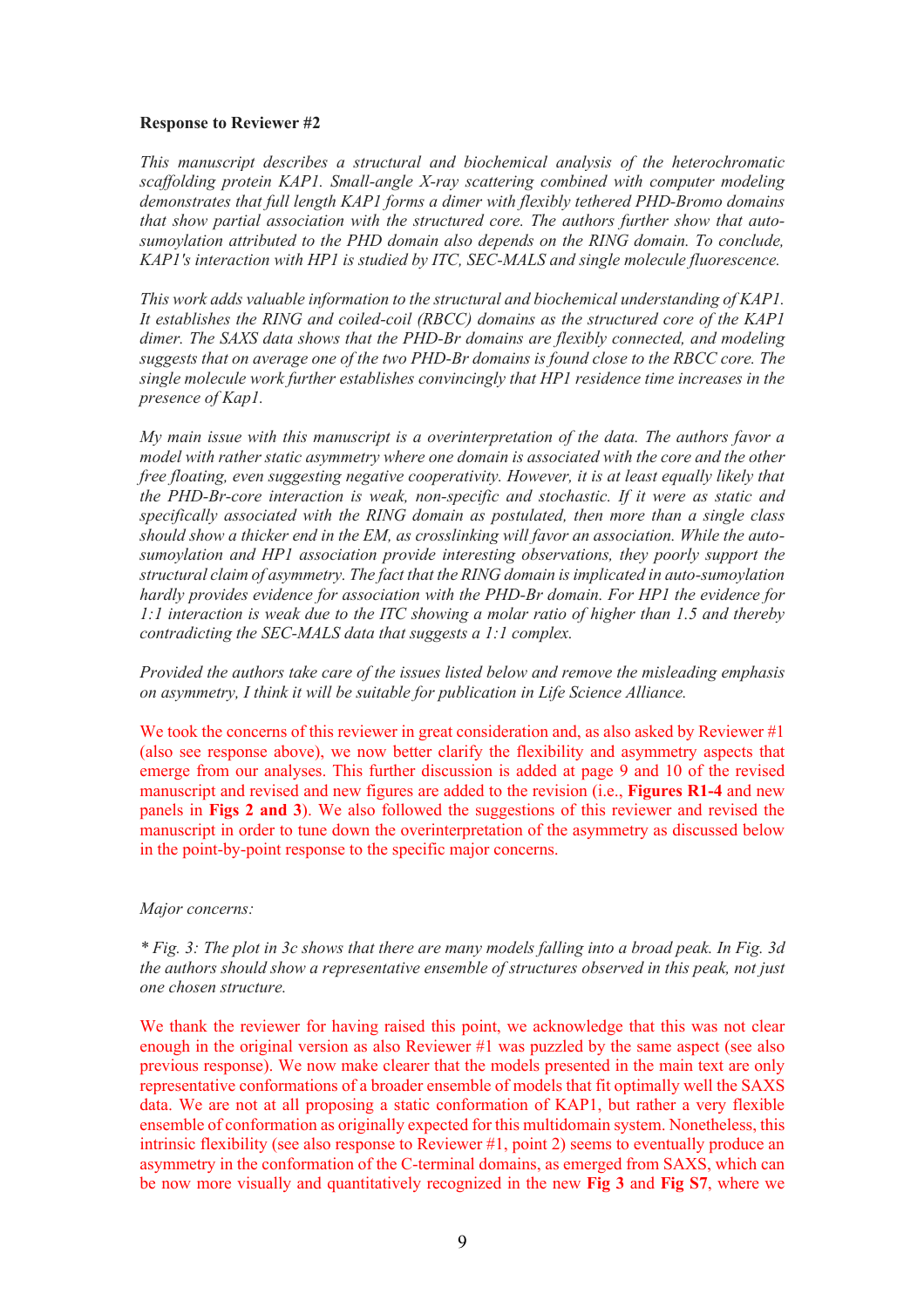report additional information of the whole ensemble (see also response to reviewer #1, point 2 for further details). For sake of clarity we have preferred to leave only one representative model in the revised main text, which is able to summarize the architectural properties of the whole ensemble, but we report the fit to the raw SAXS data of the ensemble in **Fig 3F** and report more details of the whole ensemble in **Fig S7**.

*\* Fig. 4: The difference between full length and ΔRING is hard to judge due to large error bars. How was the activity calculated? It seems that signals of the Kap1-SUMO bands were normalized to the 120 min full length without loading/internal control for every lane. This could be the source of the big deviations. Also, the free SUMO/E2-SUMO signals are alarmingly constant considering that the signal on Kap1 changes from 0 to 100% (Fig. S7). This experiment has analysis and experimental quality issues that should be taken care of.*

We acknowledge these concerns and we have tried to improve the quality of our experiments. First, the bands were initially normalized to the 120 min FL lane producing a big value in the standard deviation. We are working with purified proteins and for this reason our internal control is represented by the SDS page gel, demonstrating how the two proteins have been equally loaded meaning that the difference in activity is not due to protein concentration. To clarify this point we re-analyzed the data previously collected and normalized using all the data for each experiment (i.e., 100% intensity is the sum of all the bands). In the revised **Fig 4** of the main text we now plot the mean value of each data point for the 3 repetitions with the standard error of the mean.

*\* Fig. 5a: ITC is of poor quality. For the fit the authors removed the first 4 injections, which is too much since injection 2-4 look OK. Visually, the heat rates do not indicate as a pronounced sigmoidal curve as shown in the fit, and I'm suspecting that the sigmoidal shape will not hold up if signals 2-4 are included. For a reliable Kd these data need to be improved, it may be necessary to use an instrument with a bigger cell.*

*\* Fig. 5a: The authors avoid talking about the molar ratio observed in the ITC experiment and do not show the fitted value for N. Judging from the fit the molar ratio is between 1.5 and 2. This suggests that 2 HP1 dimers bind a KAP1 dimer and contradicts the SEC-MALS data. This needs to be resolved.*

To address the concerns about the quality of the ITC experiments and the implication for HP1- KAP1 stoichiometry and KAP1 asymmetry (which is in our opinion the crucial point of criticism of this reviewer), we performed a new ITC run titrating HP1 (170  $\mu$ M) into KAP1 (15  $\mu$ M). We performed 19 injections of 2  $\mu$ L each (except the first one that was 0.4 $\mu$ L) separated by an interval of 180 sec. In the analysis we included all the data points except the first injection. We obtained a  $K_d$  value of 176 nM, (which is very similar to the previous value of 162 nM) and an N value of 0.98 confirming a stoichiometry in which one HP1 dimer is bound to one KAP1 dimer (see revised **Fig 5** of the main text). These new ITC data are now fully consistent with SEC-MALS results, pointing to the same KAP1-HP1 stoichiometry. We hope that the new results and analysis will meet the quality standards expected by the reviewer. As discussed also in our response to Reviewer #1 (point 2), this result more robustly corroborates the asymmetry of the FL KAP1 upon binding, which was already hinted for the unbound protein by analysis of the SAXS data and it is at last confirmed by SEC-MALS and ITC when KAP1 is in complex with HP1.

*\* Fig. 6j: An expected distribution (gray curve) is shown and used as the argument for 1:1 complex formation. How did the authors come up with this calculated curve? In this rather complex system where HP1 oligomerisation status depends on Kap1 and where the experimental conditions are below Kd at an excess of 30:1 Kap1:HP1 it is hard to imagine how so much tetrameric HP1 should form. The Kap1 excess used here strongly biases the system towards a 1:1 complex.*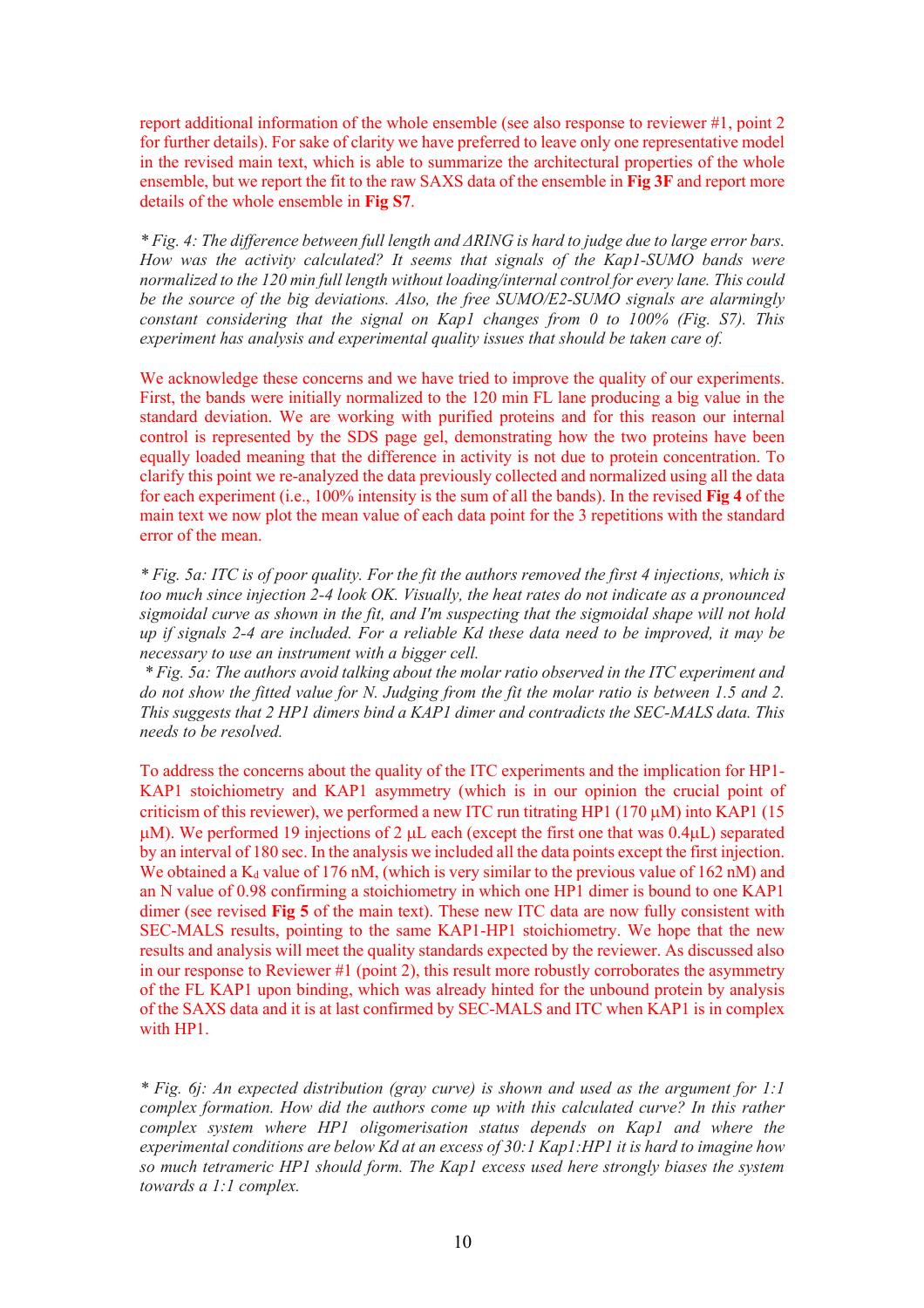We thank the reviewer for the thoughtful comment, and agree fully with her/his assessment that under our measurement conditions the probability of finding HP1 complexes above a 2:1 (HP1:KAP1) stoichiometry is highly unlikely. Thus, from these experiments alone, the absence of 4:1 complexes cannot be concluded. Conversely, our SEC-MALS experiments, as reported in **Fig 5** and performed at appropriate molar KAP1/HP1 ratios, clearly demonstrate the 2:1 stoichiometry, as well as the new ITC experiments and analysis. We have thus removed the grey curve in **Fig 6J** and changed the subsequent discussion at page 18 of the revised manuscript to state that: "Addition of 100 nM KAP1 resulted in an increase of dimers (up to 28%, **Fig 6J**), consistent with our previous observations that KAP1 binds and stabilizes a single HP<sub>1</sub>a dimer."

#### *Minor points:*

- *\* Page 18 first paragraph "While the fast binding times Toff,2" should be Toff,1.*
- *\* In the Fig. 5a the Kd is labeled with μM, while it is nM in the legend and main text.*

All these minor points have been corrected.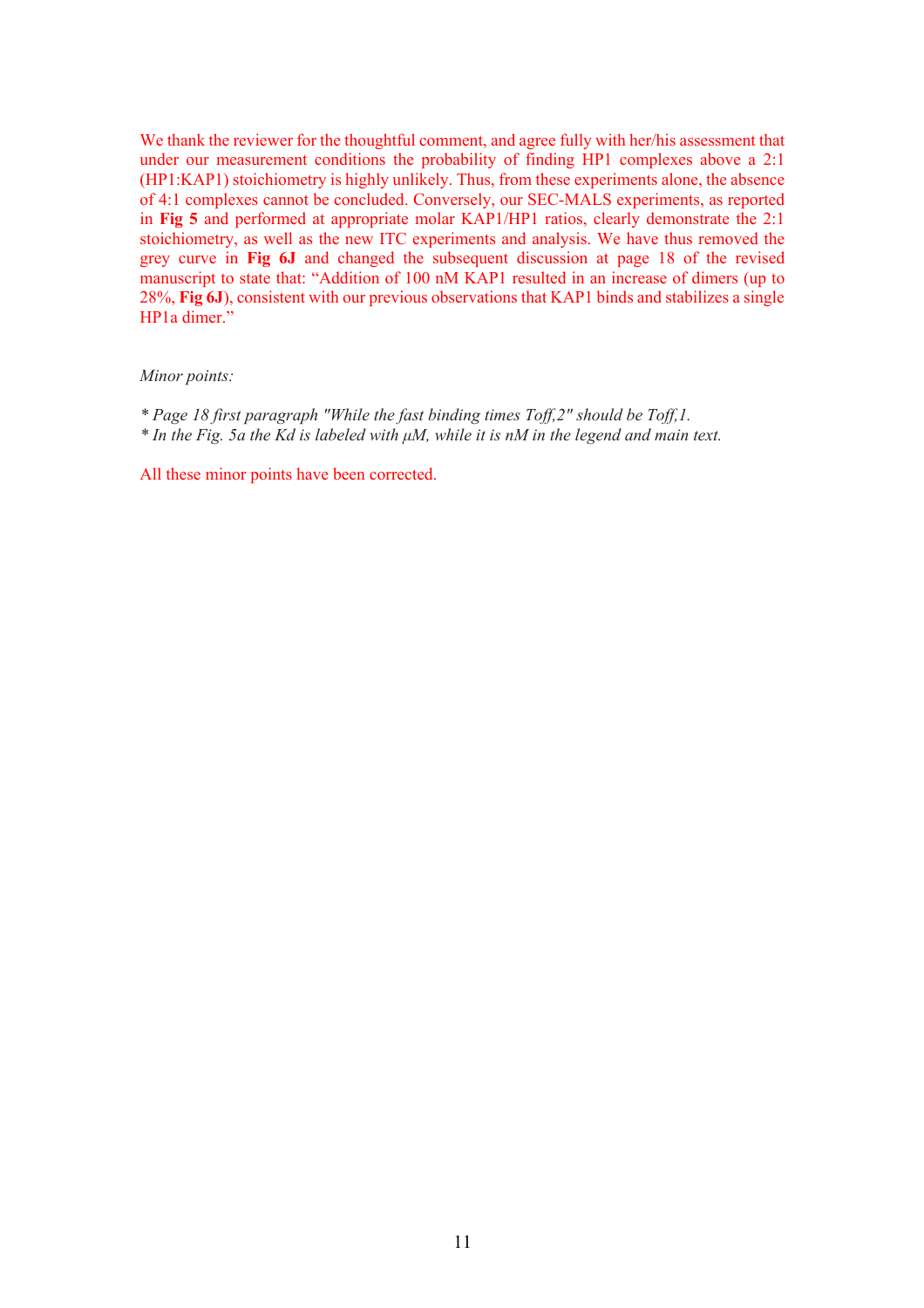#### **Response to Reviewer #3**

*I cannot comment on biological significance and importance of here characterized overall organization of the full-length Kap1. But I can clearly stated that here combine solution scattering data, integrative modeling and single-molecule experiments is an excellent example of integrative structural biology.* 

*High quality SEC-SAXS data together with SEC-MALS and ITC experiment delivered solid validation of molecular stechiometry of KAP1 and KAP1-Hp1 complex.* 

*Well performed SAXS based rigid body modeling elucidate atomistic models of fl-KAP1 witch explain functional flexibility of the protein. The manuscript is well written and the figures have also good quality. In overall I could not find any technical issues in here presented work. The details like a comparison of cross-sectional Rg, deep explanation of P(r) functions and their comparison with model P(r)'s, PEPSI-SAXS conformers validation are just only a few highlights from here well performed SAXS, MALS, modeling, MD integrative structural study Well done.* 

We thank this reviewer for the extremely positive assessment of our work.

*Minor comment:*

*Tables S1 have wrong qmin value.* 

We substituted with: q-range  $0.0025$  -0.5 Å<sup>-1</sup>

*Missing Guinier plot. In supplement Figure S3 is only cross sectional Rg.* 

We have added a new **Fig S3** with the Guinier fitting.

*ABSTRACT: "solution scattering diffraction data" Please avoid diffraction in solution scattering* 

Right: We have corrected this sentence.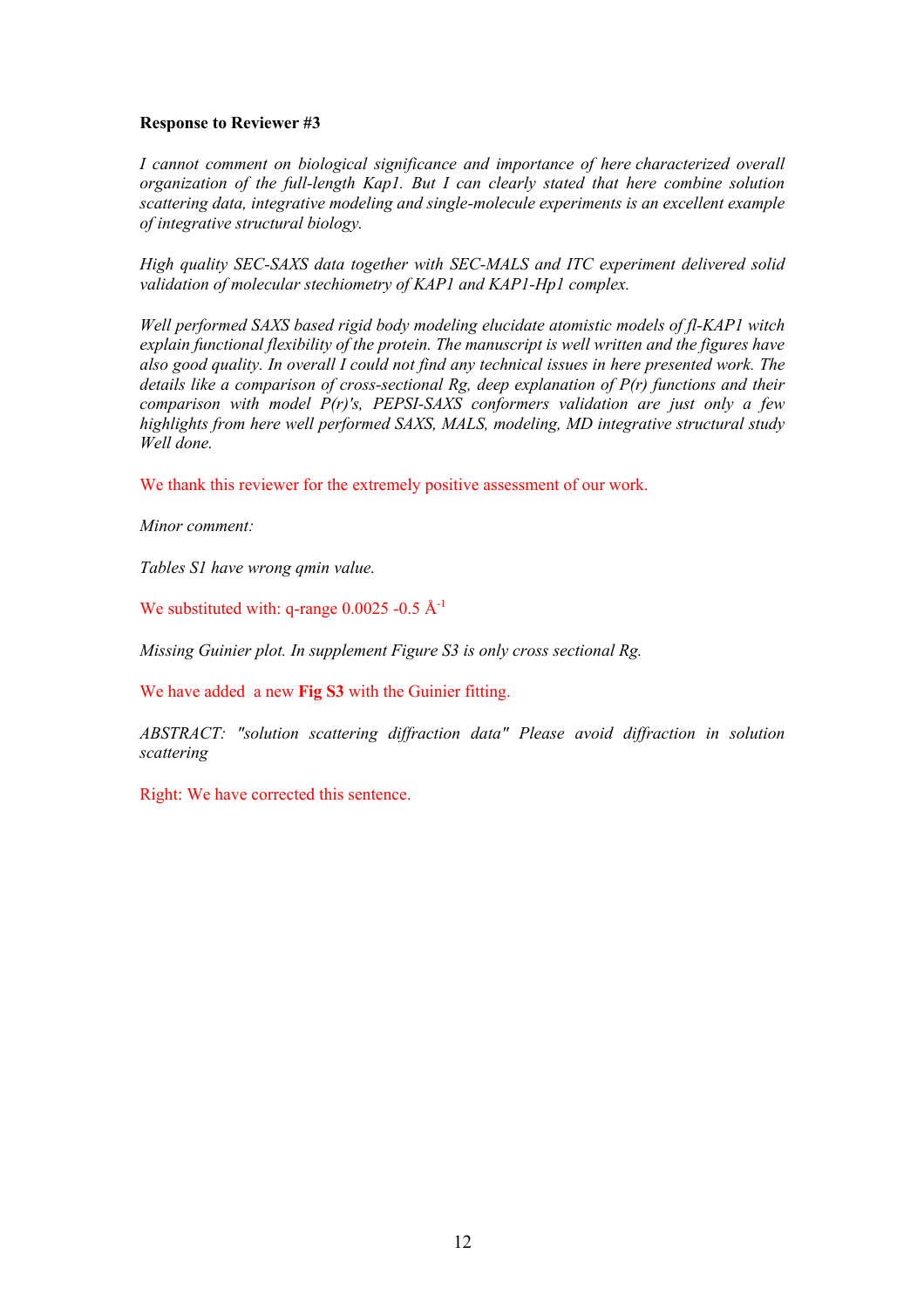July 2, 2019

RE: Life Science Alliance Manuscript #LSA-2019-00349-TR

Prof. Matteo Dal Peraro Ecole Polytechnique Fédérale de Lausanne School of Life Sciences, Institute of Bioengineering EPFL SV IBI LBM, AAB048, station 19 AAB 048 CH 1015, Lausanne 1015 **Switzerland** 

Dear Dr. Dal Peraro,

Thank you for submitting your revised manuscript entitled "KAP1 is an antiparallel dimer with a functional asymmetry". As you will see, the reviewers appreciate the changes introduced in revision and now support publication, pending some minor adjustments. We would thus be happy to publish your paper in Life Science Alliance pending final revisions necessary to address the remaining reviewer comments and to meet our formatting guidelines:

- please address the remaining comments of reviewer #2

- please add panel descriptions in the legend for Fig S4, S8 and S9, please add panel labels in Figures S10

- you display the same figure panel twice in S2D and 3C, please remove one

- please upload the manuscript text as a word docx file

- please upload all figure files as individual files (main and suppl figures) and without legends; the S figure legends and references should get incorporated into the main manuscript docx file

- please list 10 authors et al in your reference list
- please add a summary blurb in our submission system
- please check the author order carefully in our submission system

- all corresponding authors should link their profile in our submission system to their ORCID iDs, you should have received an email with instructions on how to do so

If you are planning a press release on your work, please inform us immediately to allow informing our production team and scheduling a release date.

To upload the final version of your manuscript, please log in to your account:

https://lsa.msubmit.net/cgi-bin/main.plex

You will be guided to complete the submission of your revised manuscript and to fill in all necessary information. Please get in touch in case you do not know or remember your login name.

To avoid unnecessary delays in the acceptance and publication of your paper, please read the following information carefully.

A. FINAL FILES:

These items are required for acceptance.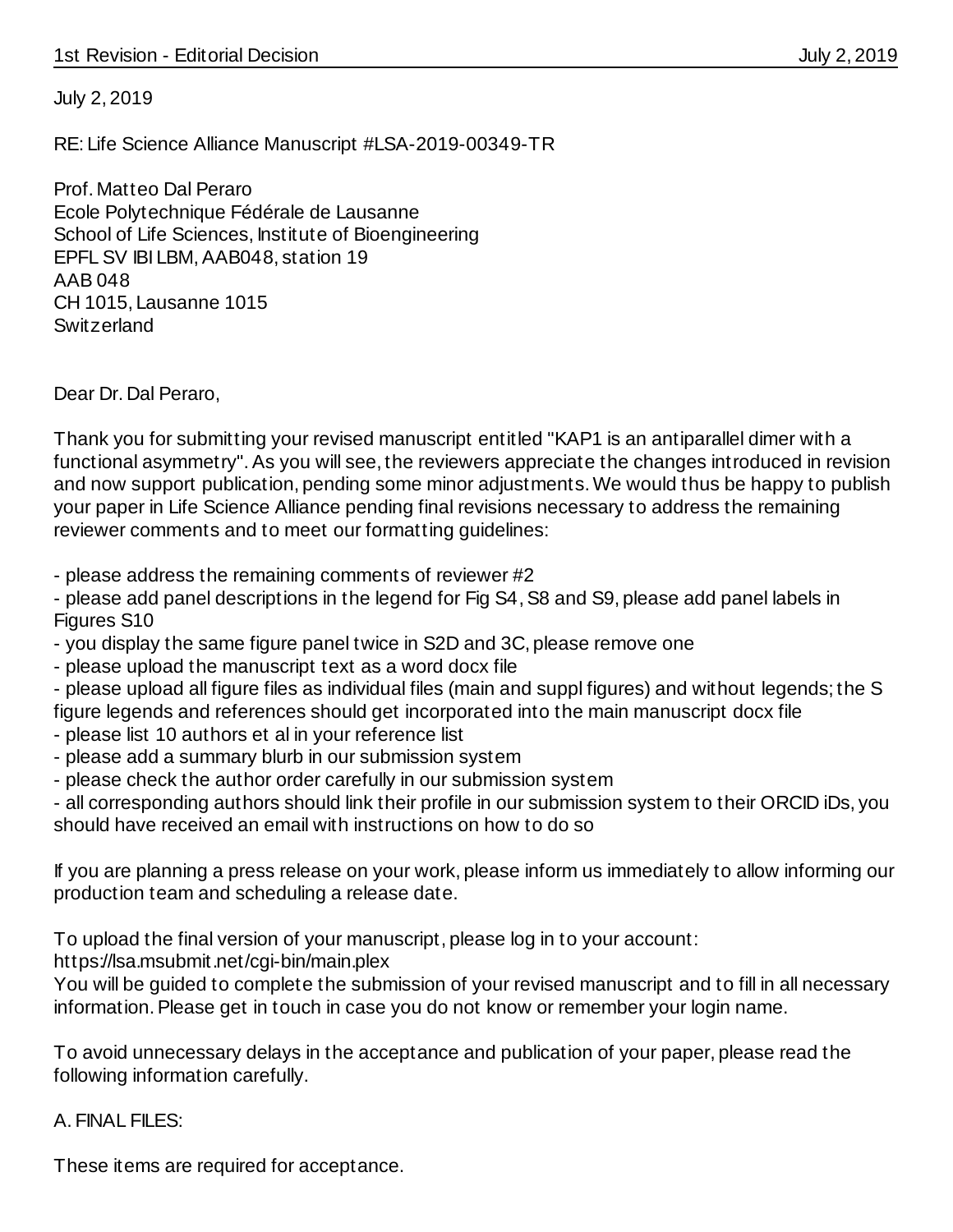-- An editable version of the final text (.DOC or .DOCX) is needed for copyediting (no PDFs).

-- High-resolution figure, supplementary figure and video files uploaded as individual files: See our detailed guidelines for preparing your production-ready images, http://www.life-sciencealliance.org/authors

-- Summary blurb (enter in submission system): A short text summarizing in a single sentence the study (max. 200 characters including spaces). This text is used in conjunction with the titles of papers, hence should be informative and complementary to the title. It should describe the context and significance of the findings for a general readership; it should be written in the present tense and refer to the work in the third person. Author names should not be mentioned.

B. MANUSCRIPT ORGANIZATION AND FORMATTING:

Full guidelines are available on our Instructions for Authors page, http://www.life-sciencealliance.org/authors

We encourage our authors to provide original source data, particularly uncropped/-processed electrophoretic blots and spreadsheets for the main figures of the manuscript. If you would like to add source data, we would welcome one PDF/Excel-file per figure for this information. These files will be linked online as supplementary "Source Data" files.

\*\*Submission of a paper that does not conform to Life Science Alliance guidelines will delay the acceptance of your manuscript.\*\*

\*\*It is Life Science Alliance policy that if requested, original data images must be made available to the editors. Failure to provide original images upon request will result in unavoidable delays in publication. Please ensure that you have access to all original data images prior to final submission.\*\*

\*\* The license to publish form must be signed before your manuscript can be sent to production. A link to the electronic license to publish form will be sent to the corresponding author only. Please take a moment to check your funder requirements.\*\*

\*\*Reviews, decision letters, and point-by-point responses associated with peer-review at Life Science Alliance will be published online, alongside the manuscript. If you do want to opt out of having the reviewer reports and your point-by-point responses displayed, please let us know immediately.\*\*

Thank you for your attention to these final processing requirements. Please revise and format the manuscript and upload materials within 7 days.

Thank you for this interesting contribution, we look forward to publishing your paper in Life Science Alliance.

Sincerely,

Andrea Leibfried, PhD Executive Editor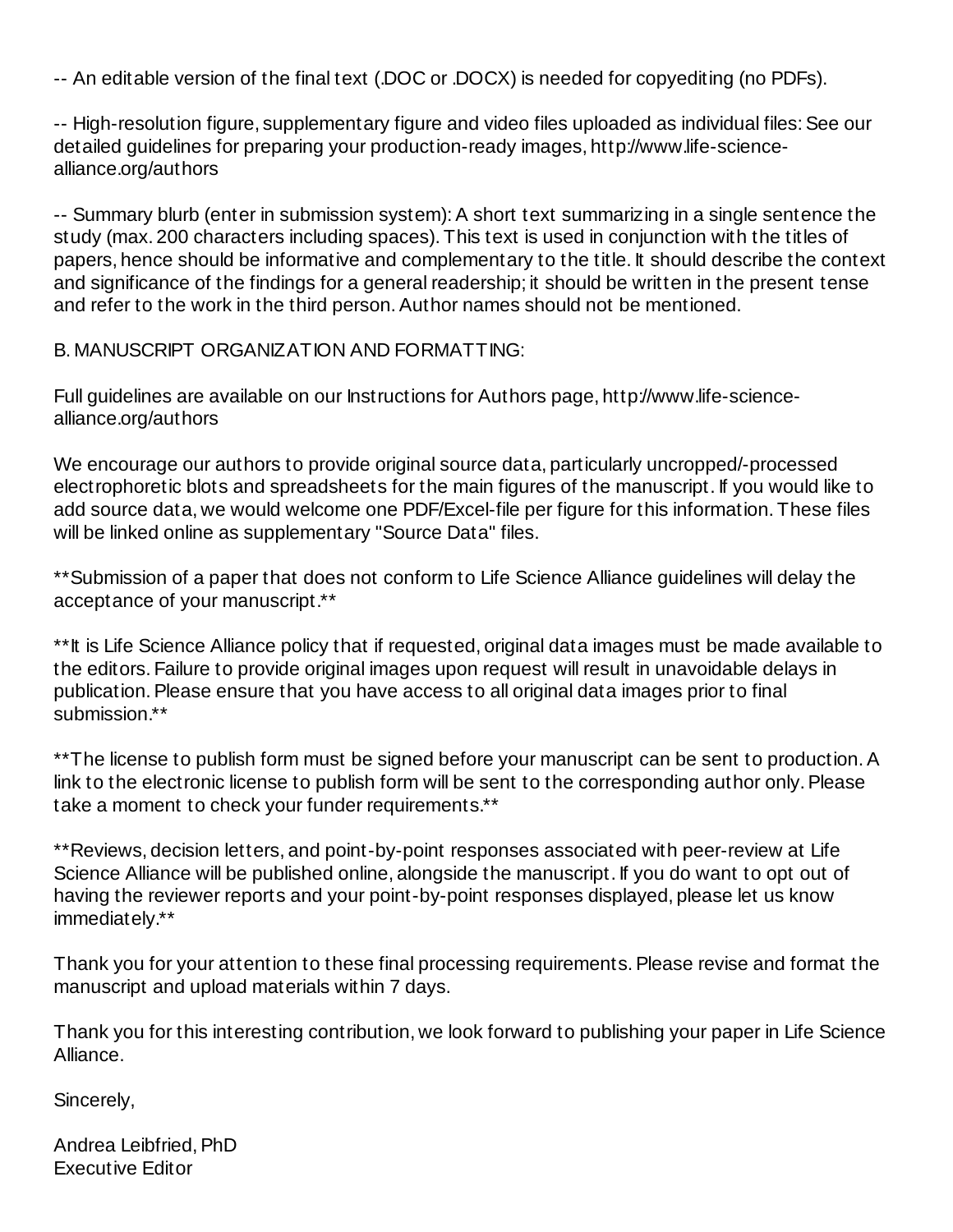Life Science Alliance Meyerhofstr. 1 69117 Heidelberg, Germany t +49 6221 8891 502 e a.leibfried@life-science-alliance.org www.life-science-alliance.org

------------------------------------------------------------------------------

Reviewer #1 (Comments to the Authors (Required)):

The authors have addressed my comments and critiques appropriately. I'm still not fully convinced that the scattering data are sufficient with regards to the asymmetry, but the authors make a convincing enough argument and discuss this issue much more clearly - with results now better delineated vs interpretation. This paper would be a good basis for further studies.

Reviewer #2 (Comments to the Authors (Required)):

The revised manuscript of Fonti et al. is significantly improved and is in my view acceptable for publication.

There are still a few minor issues:

Fig. S1: The AUC fit is poor, since the residuals are split up into two populations and are much bigger than the noise of the data. This should be mended with a better choice of parameters in sedfit.

Fig. 5A: The integrated heat data look too smooth compared with the relatively noisy raw data. Has the baseline been overoptimized? The fit is otherwise OK.

p. 8 line 5 should specify what the 280A refers to (lenght?).

p. 12: "As expected, the RBCC domain ...." should also refer to Fig. S10.

Reviewer #3 (Comments to the Authors (Required)):

I thank the authors for their thoughtful and thorough responses. I commend the authors on doing an excellent job in revising the manuscript, which is now significantly improved. The manuscript is excellent and should serve as an example of how to derive and validate hypothesis relevant to the solution state.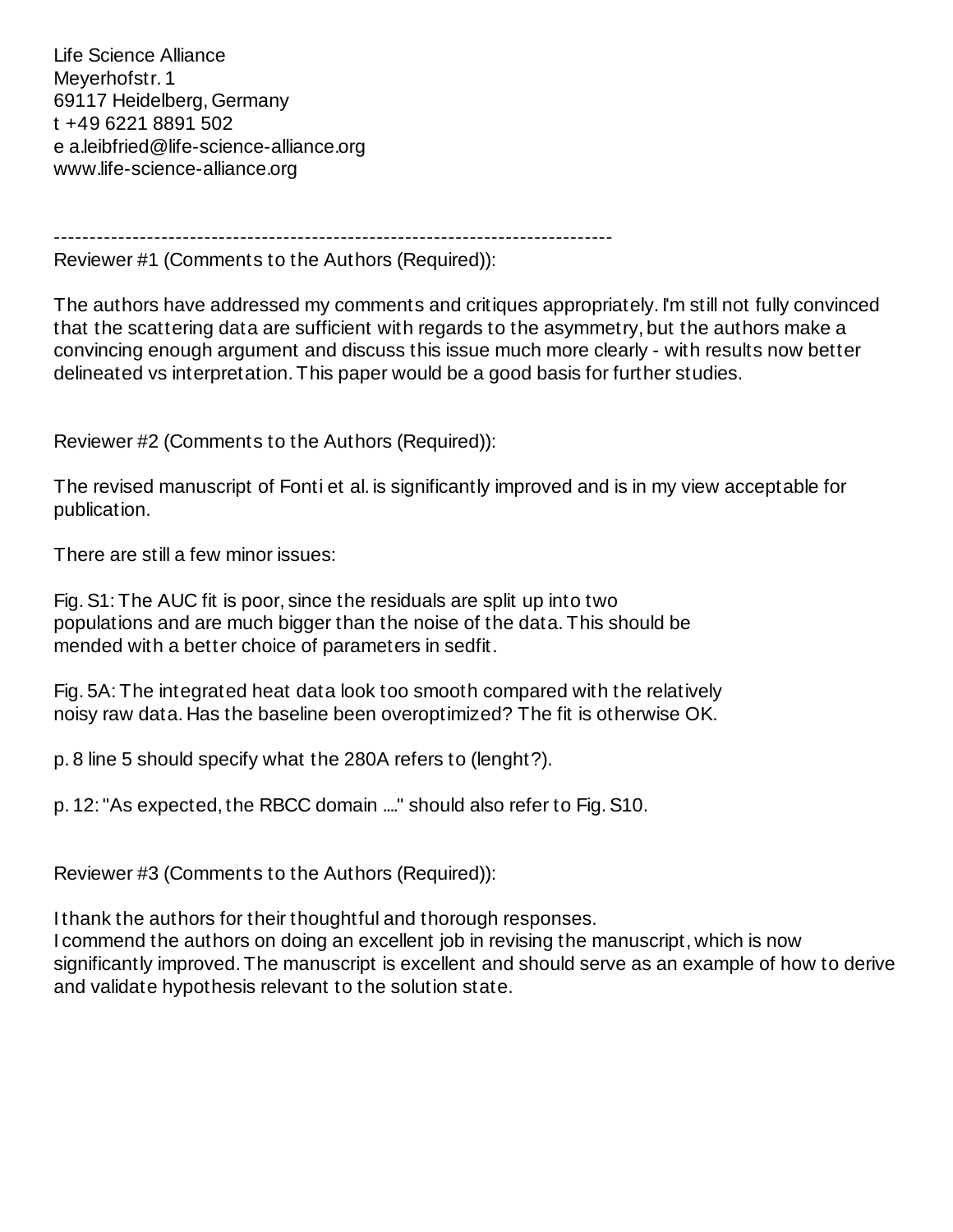### **Reviewer #2**:

- we refitted our AUC data as asked by the reviewer and provided a new Figure S1;

- regarding the integrated heat data, we tried different baselines, however the data did not change significantly;

- all the other minor points have been corrected in the final version of the manuscript.

Editorial comments:

- we corrected all the supplementary figures and captions;

- the data in figures S2D and 3C look the same but they are not. One refers to the FL KAP1 and the other to the ΔKAP1. The systems are almost identical but different;

- all the rest has been hopefully addressed in the final submitted files.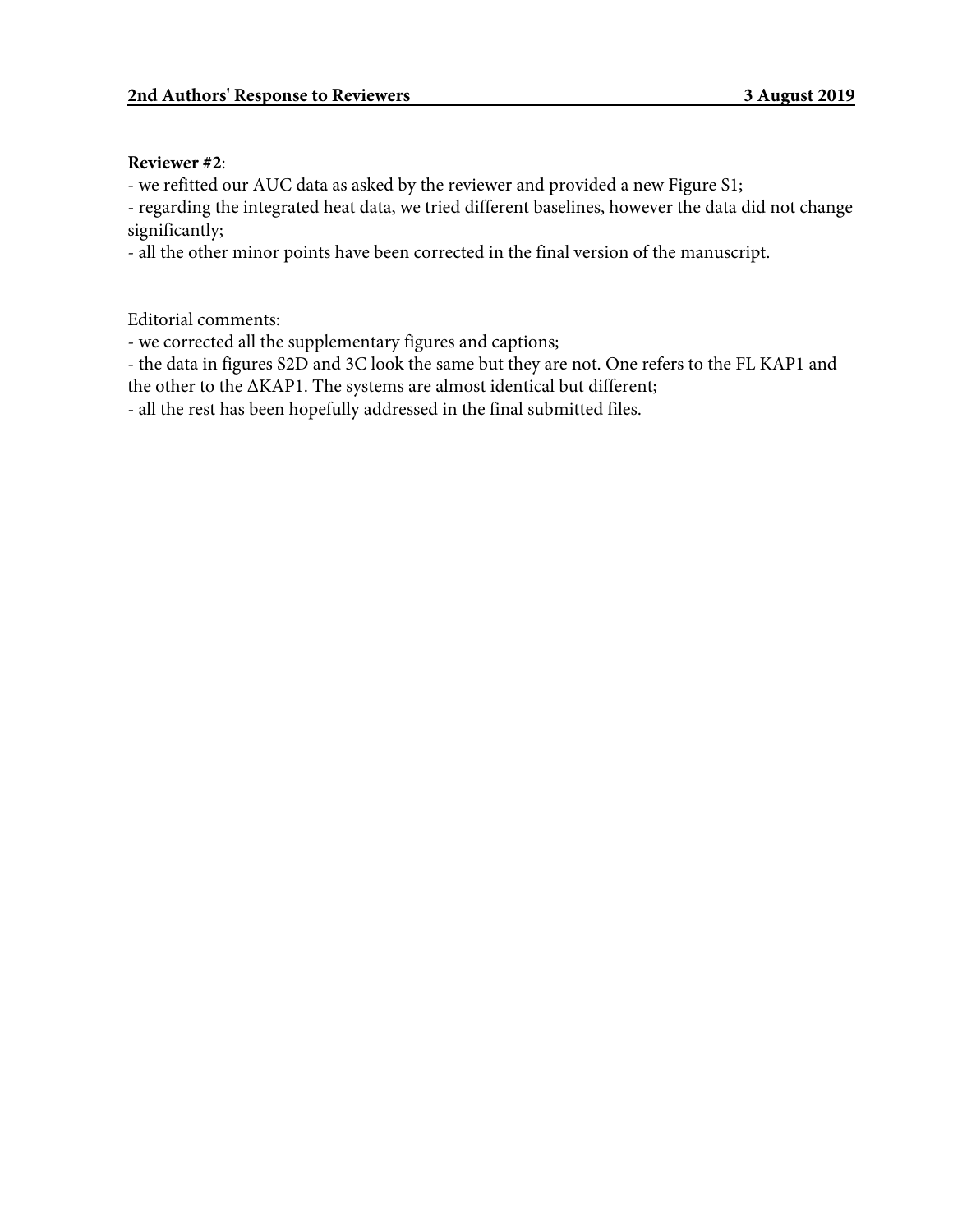August 5, 2019

RE: Life Science Alliance Manuscript #LSA-2019-00349-TRR

Prof. Matteo Dal Peraro Ecole Polytechnique Fédérale de Lausanne School of Life Sciences, Institute of Bioengineering EPFL SV IBI LBM, AAB048, station 19 AAB 048 CH 1015, Lausanne 1015 **Switzerland** 

Dear Dr. Dal Peraro,

Thank you for submitting your Research Article entitled "KAP1 is an antiparallel dimer with a functional asymmetry". It is a pleasure to let you know that your manuscript is now accepted for publication in Life Science Alliance. Congratulations on this interesting work.

The final published version of your manuscript will be deposited by us to PubMed Central upon online publication.

Your manuscript will now progress through copyediting and proofing. It is journal policy that authors provide original data upon request.

Reviews, decision letters, and point-by-point responses associated with peer-review at Life Science Alliance will be published online, alongside the manuscript. If you do want to opt out of having the reviewer reports and your point-by-point responses displayed, please let us know immediately.

\*\*\*IMPORTANT: If you will be unreachable at any time, please provide us with the email address of an alternate author. Failure to respond to routine queries may lead to unavoidable delays in publication.\*\*\*

Scheduling details will be available from our production department. You will receive proofs shortly before the publication date. Only essential corrections can be made at the proof stage so if there are any minor final changes you wish to make to the manuscript, please let the journal office know now.

# DISTRIBUTION OF MATERIALS:

Authors are required to distribute freely any materials used in experiments published in Life Science Alliance. Authors are encouraged to deposit materials used in their studies to the appropriate repositories for distribution to researchers.

You can contact the journal office with any questions, contact@life-science-alliance.org

Again, congratulations on a very nice paper. I hope you found the review process to be constructive and are pleased with how the manuscript was handled editorially. We look forward to future exciting submissions from your lab.